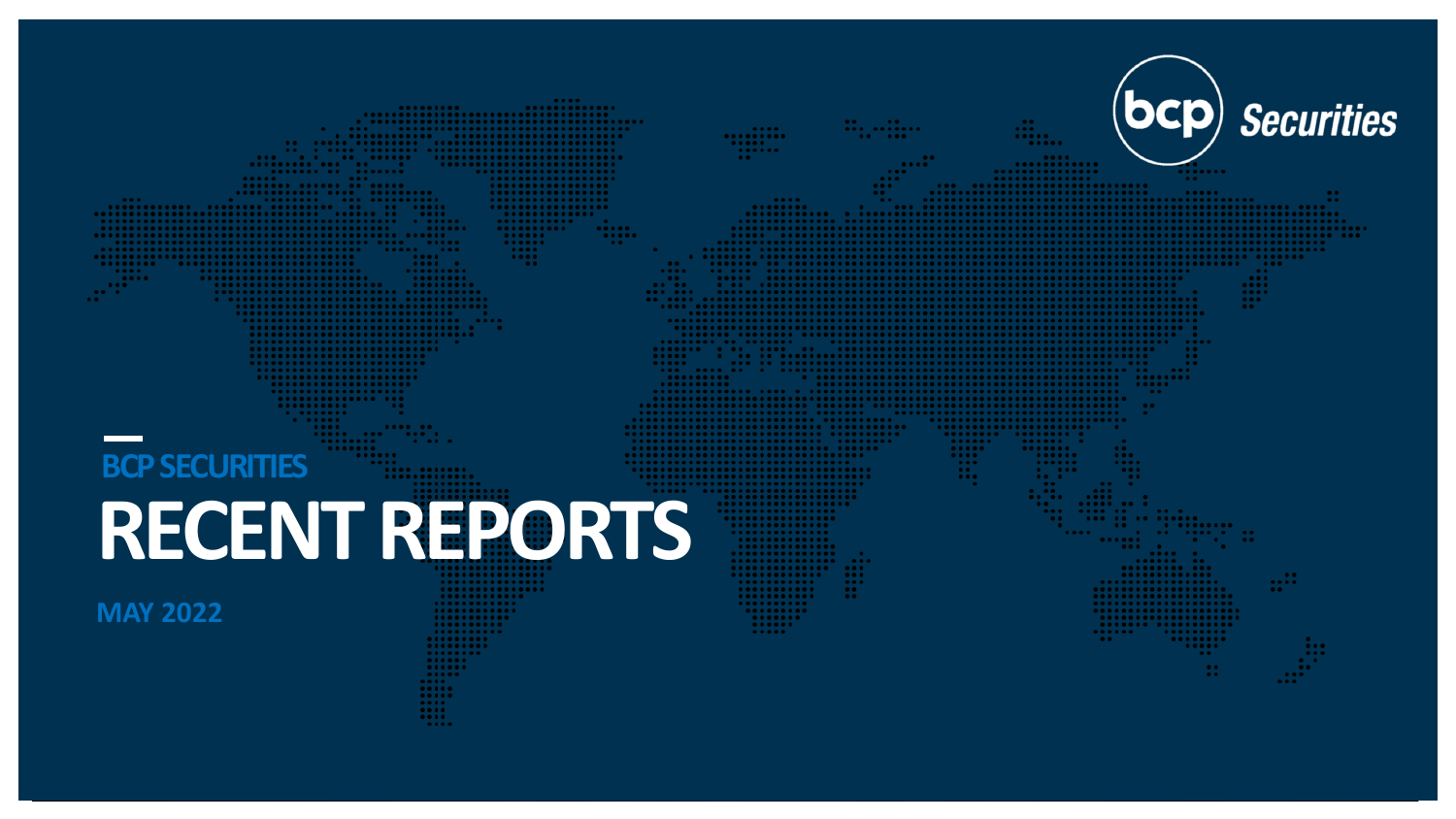#### **LATEST REPORTS RELEASED**

**BCP'S EMERGING MARKETS FOREIGN EXCHANGE AND LOCAL INSTRUMENTS ANALYSYS – MAY 2022 3 rd MAY – 12 PAGES** 

**137 RESEARCH NOTES SENT IN MAY**

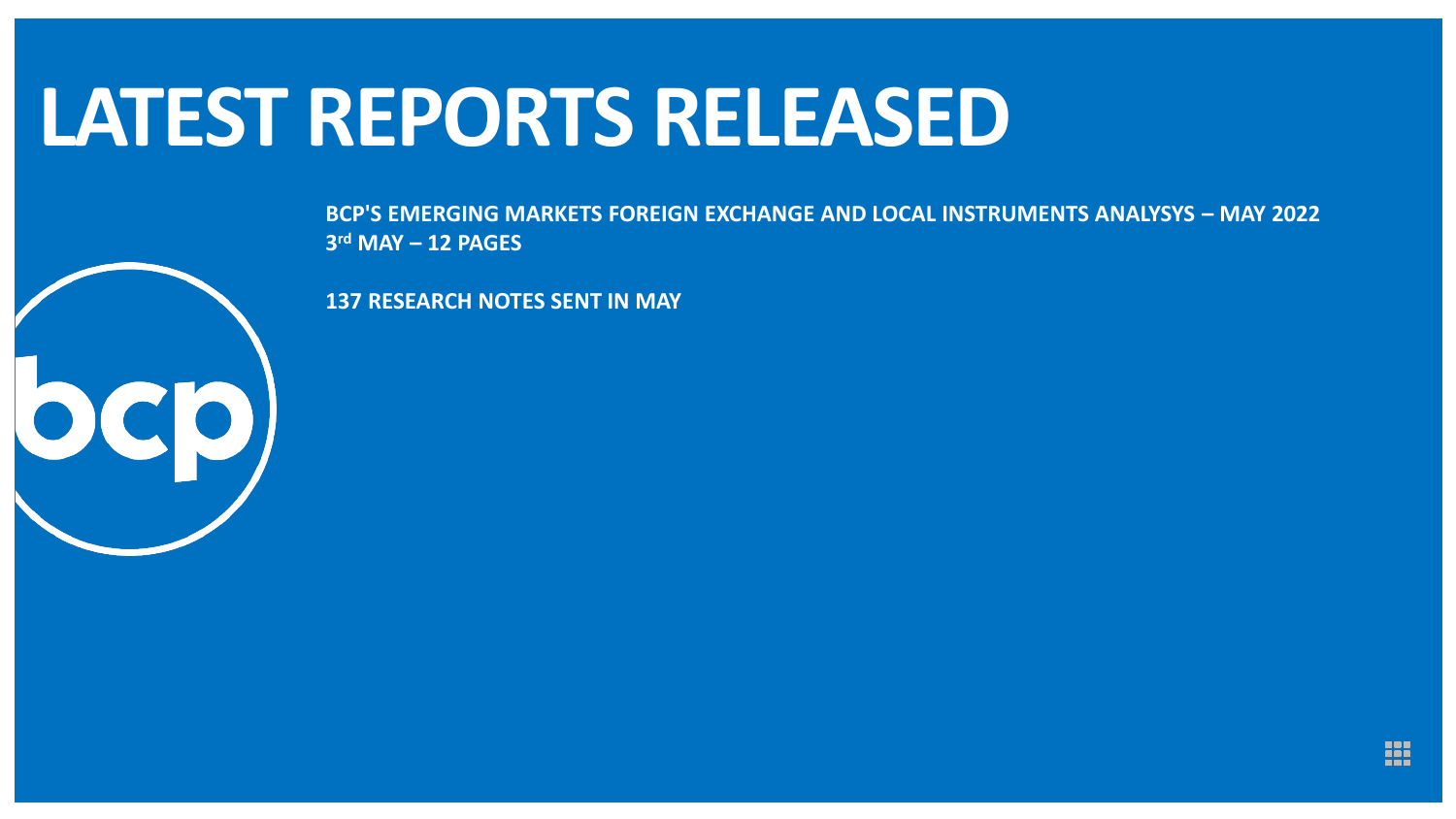**05/31/22 - BCP Research: IMH Group (IMHRUS --- Caa2/ - /CC) --- 2H21 IFRS Results --- Mixed**

**Summary: IMH Group (Caa2/ - /CC), a pig iron and coke producer with main production assets in Russia, posted mixed 2H21 IFRS results: revenue increased 18%...**

**05/31/22 - BCP Research: Georgian Railway (GRAIL - -/B+/BB-) --- 1Q22 Financial Results --- Sequentially Improved Summary: On May 30, 2022, Saqartvelos Kinga (- /B+/BB-), the national railway company of the Republic of Georgia, announced sequentially improved 1Q22 fina...**

**05/31/22 - BCP Research: First Bank of Nigeria (FBNNL -/B-/B-) relatively improved 1Q22 results**

**Summary: Nigeria-based First Bank of Nigeria reported relatively improved 1Q22 results. Net income dropped 70% q/q due to one-off gains accounted last quar...**

**05/27/22 - BCP Research: Ukreximbank (EXIMUK --- Caa3/ - /CCC) --- Consent Solicitation Results for EXIMUK 9.75% 25s Summary: On May 27, 2022, Ukreximbank, Ukraine's third largest state bank in terms of assets, announced a consent solicitation for its EXIMUK 9.75% 25s. Th...**

**05/27/22 - BCP Research: Kernel (KERPW --- - /CC /CCC) --- 3Q22 IFRS Results --- Mixed Summary: On May 27, 2022, Kernel (- /CC /CCC) released mixed 3Q22 IFRS financial results (the company's financial year ends on June 30th), there was no inv...**

**05/27/22 - BCP Research: Vedanta Resources Limited (VEDLN B3/B-/-) Tender Offer Result - Reiterate Outperform Summary: India-based natural resource trader & producer Vedanta Resources Limited ("VRL") announced on 26 May 2022 the results of the tender offer for its ...**

**05/27/22 - BCP Research: Cemig (CMIGBZ: -/BB-/BB) 1Q22 Results - Positive**

**Summary: Brazilian integrated electricity utility, Cemig, reported positive 1Q22 results. Consolidated revenue increased by 10% y/y to R\$7.8 bn driven by t...**

**05/26/22 - BCP Research: NewMed Energy (LVIATH --- Ba3/BB-/BB) --- 1Q22 IFRS Results --- Sound Summary: On May 23, 2022, NewMed Energy (Ba3/BB-/BB), an Israeli oil and gas upstream player, focused on natural gas production offshore Israel, posted sou...**

**05/26/22 - BCP Research: Pt. Pakuwon Jati Tbk (PWON Ba2/BB/BB) - sequentially softer 1Q22 Financials Summary: Pt. Pakuwon Jati Tbk ("PWON"), an Indonesian real estate developer reported sequentially softer 1Q22 results. Revenue and EBITDA decreased q/q by ...**

H

**05/26/22 - BCP Research: Emaar (EMAAR --- Baa3 /BB+ /BBB-) --- 1Q22 Financial Results --- Mixed Summary: Emaar (Baa3/BB+ /BBB-), Dubai's largest listed real estate developer, released mixed 1Q22 financial results: revenue declined 26% q/q due to a wea...**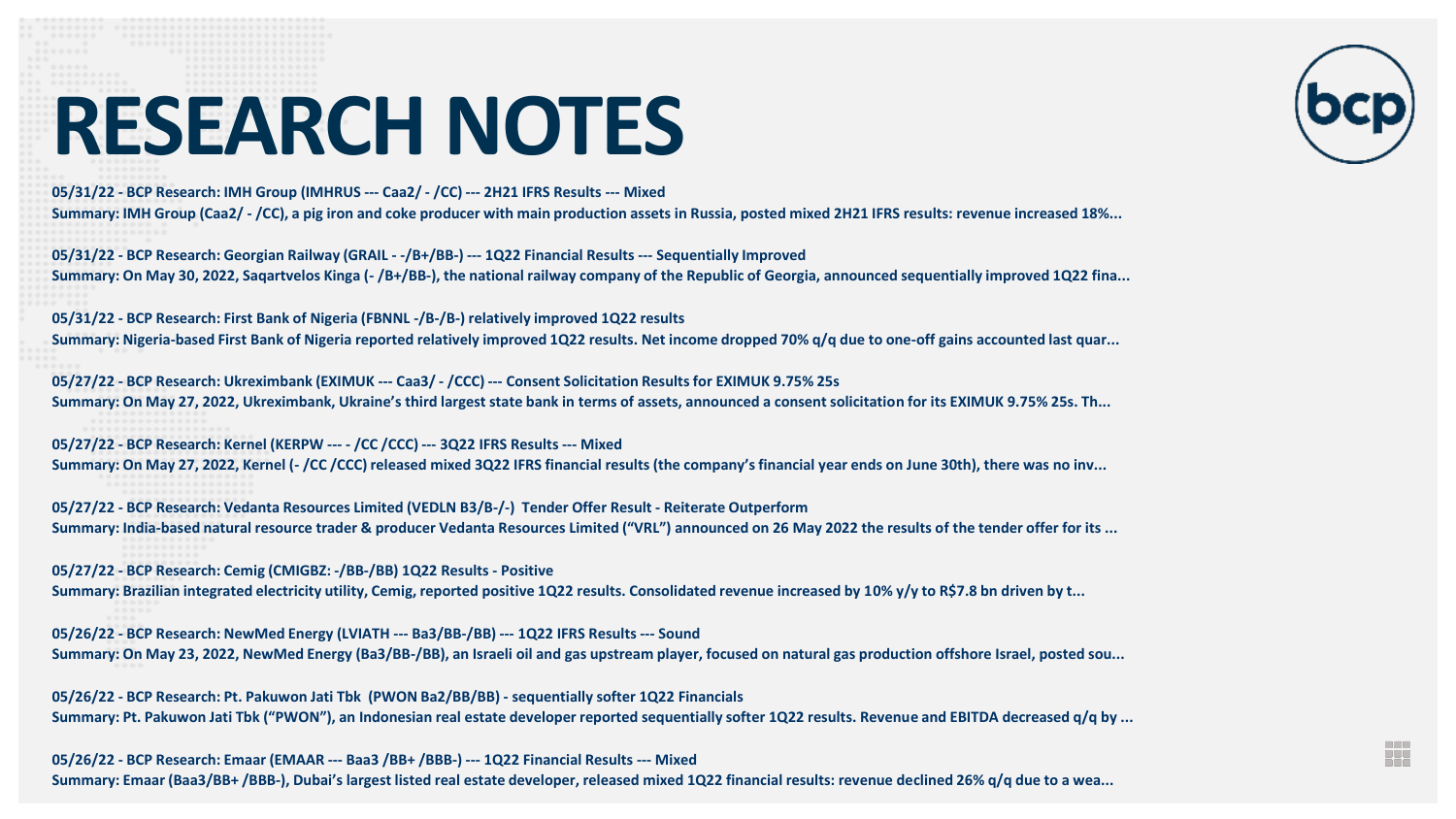**05/25/22 - BCP Research: Peru LNG (PERLNG B3/-/B+) 1Q22 Results - Outstanding**

**Summary: Peruvian LNG producer, Peru LNG, reported outstanding 1Q22 earnings. Revenue increased by 21% q/q benefiting from the current strong LNG pricing e...**

**05/25/22 - BCP Research: Banco do Brasil (BANBRA - Ba2/BB-/BB-) 1Q22 Results - Sound**

**Summary: Brazilian government controlled bank, Banco do Brasil (BANBRA), reported sound 1Q22 results. Gross loans increased slightly q/q to R\$787.8bn (US\$1...**

**05/25/22 - BCP Research: 21Vianet Group Inc (VNET -/-/-) 1Q22 Earnings - Mixed Summary: Chinese Internet Data Center issuer, 21Vianet Group (VNET), released mixed 1Q22 earnings. Revenue decreased by 5% q/q due to lower utilization rat...**

**05/25/22 - BCP Research: Silknet (SILNET --- B1/-/B) --- 1Q22 Financial Results --- Stable Summary: On May 25, 2022, Silknet (B1/ - /B+), a leading telecom company in the Republic of Georgia, released stable 1Q22 financial results. Revenue contin...**

**05/25/22 - BCP Research: Hidrovias do Brasil (HIDRVS: B1/-/BB-) - 1Q22 Positive Results Summary: Brazilian waterway logistics provider, Hidrovias do Brasil, posted positive 1Q22. Improved crop harvest in the North, particularly soybean, and mo...**

**05/25/22 - BCP Research: 4Finance (FOURFN --- B2/B/-) --- 1Q22 Financial Results --- Strong Summary: Digital consumer lending group with main operations in Europe, 4Finance, reported strong 1Q22 results. The loan portfolio grew 5% q/q driven by an...**

**05/25/22 - BCP Research: Georgian Railway (GRAIL - -/B+/BB-) --- 4Q21 Financial Results --- Mixed Summary: On May 24, 2022, Saqartvelos Kinga (- /B+/BB-), the national railway company of the Republic of Georgia, published mixed 4Q21 financial results: a...**

**05/25/22 - BCP Research: Pt. Indika Energy Tbk. (INDYIJ Ba3/--/BB-) Sequentially softer 1Q22 Results**

**Summary: Pt. Indika Energy Tbk. ("INDYIJ"), an Indonesian integrated energy company reported sequentially softer 1Q22 results. Gross revenue decreased 9% q...**

**05/24/22 - BCP Research: Intercement (INCMBZ -/B/CCC) 1Q22 Results - Soft Summary: Multinational cement producer, Intercement, reported soft 1Q22 results. Revenue increased by 14% y/y to US\$405 mm, driven by higher prices y/y acr...**

**05/24/22 - BCP Research: Russian Corporates --- Payments --- Update#5**

**Summary: Below is a summary of all coupons and principal maturities from Russian issuers that have come due ever since the Russian Federation invaded Ukrai...**

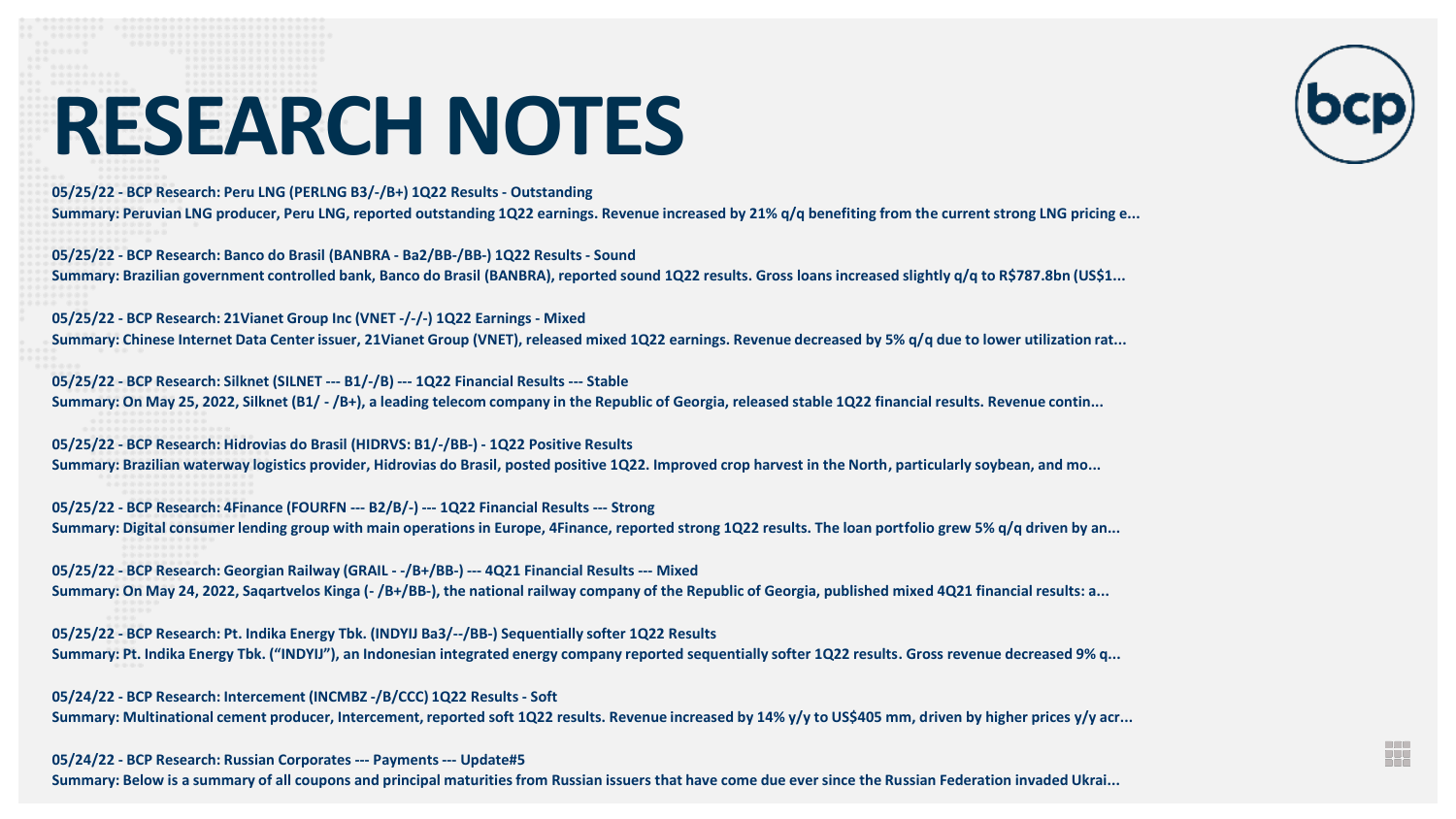**05/24/22 - BCP Research: Banco Macro (BMAAR Ca/-/C) relatively soft 1Q22 results**

**Summary: Argentine private bank Banco Macro (BMAAR) reported relatively soft 1Q22 results. Net income dropped 51% q/q with ROAE declining by more than half...**

**05/24/22 - BCP Research: Rede D'Or (RDEDOR: -/BB/BB) 1Q22 Results - Mixed**

**Summary: Brazilian private hospital company Rede D'Or reported mixed 1Q22 earnings. Consolidated revenue increased by 5% q/q and 14% y/y driven by increase...**

**05/24/22 - BCP Research: Emirates REIT (REITDU -/-/C) relatively improved 1Q22 results Summary: Dubai's sharia compliant Emirates REIT reported relatively improved 1Q22 results. Revenue and reported EBITDA grew 5% and 15% q/q respectively mos...**

**05/24/22 - BCP Research: PT Agung Podomoro Land Tbk (APLN Caa1/-/CCC) - Mixed 1Q22 results Summary: Indonesian REIT developer Pt. Agung Podomoro Land Tbk ("APLN") reported mixed 1Q22 results. Revenue decreased by 7% q/q due to lower rentals and h...**

**05/24/22 - BCP Research: Dar Al Arkan (DARALA --- B1/-/-) --- 1Q22 Financial Results --- Strong Summary: On May 23, 2022, Dar Al Arkan (B1/-/-), the largest real estate developer (land-trading company) by market value in the Kingdom of Saudi Arabia (K...**

**05/23/22 - BCP Research: PT Alam Sutera Realty Tbk (ASRIIJ Caa1/-/-) - Relatively Soft 1Q22 Financials Summary: Indonesian commercial and residential real-estate developer, PT Alam Sutera Realty Tbk ("Alam Sutera") announced relatively soft 1Q22 results. Rev...**

**05/20/22 - BCP Research: Albaraka (ALBRK -/B-/-) improved 1Q22 results**

**Summary: Turkish sharia law bank Albaraka reported improved 1Q22 results. Net income jumped 271% q/q, as the higher net interest income and positive tradin...**

**05/20/22 - BCP Research: JBS (JBSSBZ: Baa3/BB+/BBB-) 1Q22 Results - Sound Summary: Protein giant JBS released sound 1Q22 results. US operations and mainly JBS Beef North America continues to drive positive results on solid protei...**

**05/19/22 - BCP Research: TBC Bank (TBCBGE --- Ba2/-/BB-) --- 1Q22 Financial Results --- Sequential Improvement Summary: On May 18, 2022, TBC Bank (Ba3/-/BB-), the largest bank of the Republic of Georgia by asset size, announced sequentially improved 1Q22 financial r...**

**05/19/22 - BCP Research: Puma Energy (PUMAFN B1/-/BB-) sound 1Q22 results**

**Summary: Global downstream oil company Puma Energy reported sound 1Q22 results. Revenue grew 6% q/q on higher prices, which were offset by a decrease in do...**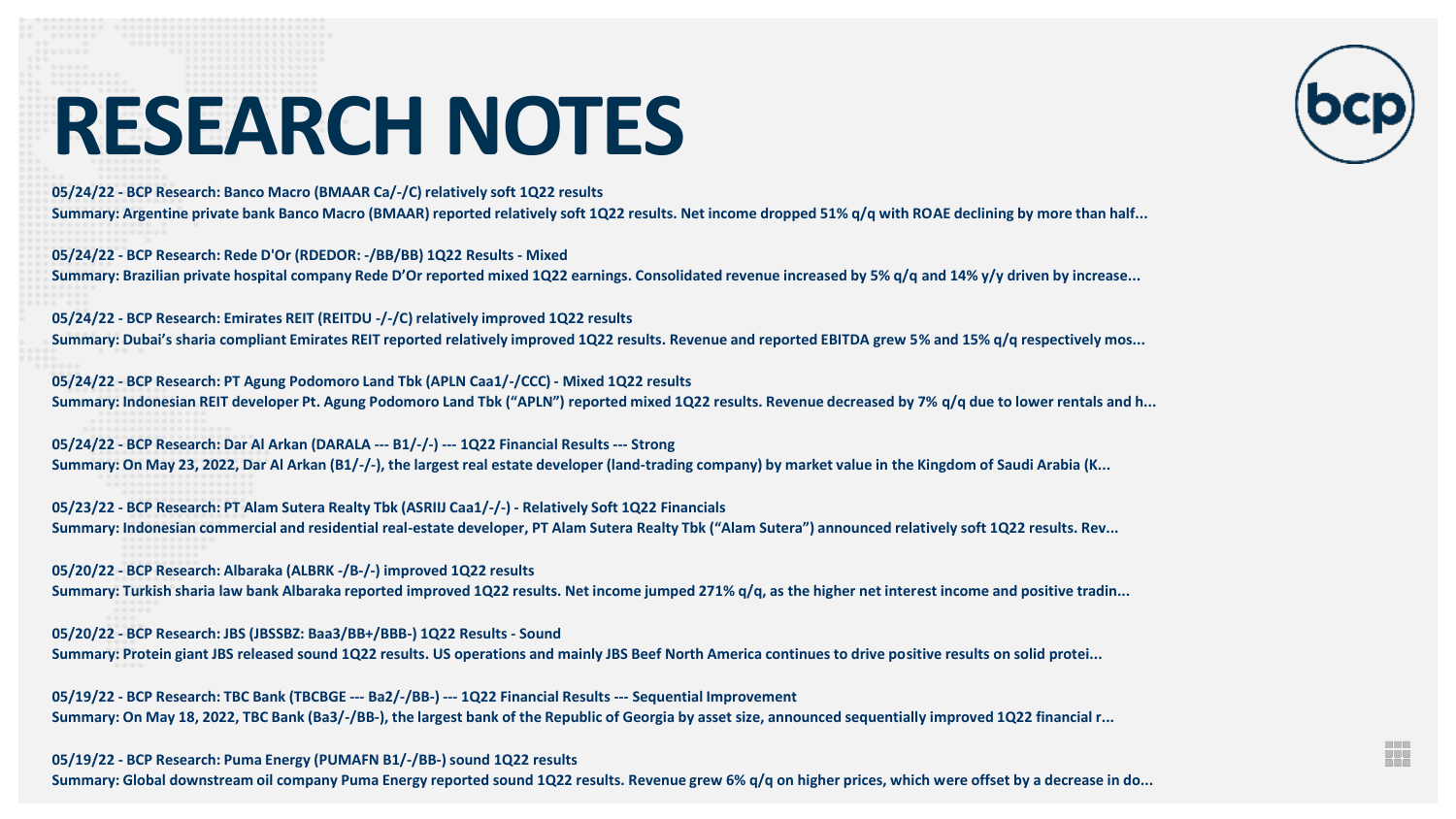**05/19/22 - BCP Research: Liverpool (LIVEPL -/BBB/BBB+) 1Q22 Earnings - Improved**

**\*Delayed\* Summary: Mexican department store retailer, Liverpool, reported improved 1Q22 earnings with EBITDA outperforming the estimated consensus by a lar...**

**05/19/22 - BCP Research: Arcos Dorados (ARCO: Ba2/-/BB) - Sound 1Q22 Results** 

**Summary: McDonald's largest franchisee, Arcos Dorados, reported sound 1Q22 results. Revenue was 8% above 2019 pre-pandemic levels, highlighting the full bu...**

**05/19/22 - BCP Research: Compania General de Combustibles (CGCSA -/CCC+/-) softer 1Q22 results as expected Summary: Argentine oil and gas upstream producer CGC reported softer 1Q22 results as expected. Recall in last December the gas planed signed by Macri under...**

**05/18/22 - BCP Research: Banco Galicia (GALIAR - Caa3/CCC+/-) soft 1Q22 result Summary: Argentina's second largest private bank, Banco de Galicia y Buenos Aires (GALIAR), reported soft 1Q22 results. Net income for the quarter dropped ...**

**05/18/22 - BCP Research: IHS Holding (IHSHLD -/B/BB-) sound 1Q22 results**

**Summary: Nigerian telco tower company IHS Holding (IHSHLD) reported sound 1Q22 results. Revenue and EBITDA grew 7% and 13% q/q respectively, due to higher ...**

**05/18/22 - BCP Research: MINSUR S.A. (-/BB+/BBB-) sequentially softer 1Q22 results Summary: Peruvian miner Minsur S.A. reported sequentially softer 1Q22 results. Revenue and EBITDA decreased 26% and 30% q/q to US\$656mm and US\$484mm, respe...**

**05/18/22 - BCP Research: Cresud (CRESAR -/-/-) mixed 3Q22 results**

**Summary: Argentine agribusiness and holding company Cresud reported mixed 3Q22 standalone results (Cresud fiscal year ends in June). Revenue increased 24% ...**

**05/17/22 - BCP Research: Fibra Uno (FUNOTR Baa2/-/BBB) 1Q22 Earnings - Stable**

**\*Delayed\* Summary: Mexico´s largest REIT, Fibra Uno, reported stable 1Q22 earnings. Revenue increased by 1% q/q with Funo cancelling all previous COVID-19 ...**

**05/17/22 - BCP Research: AES Argentina (-/CCC+/CCC) mixed 1Q22 results Summary: Argentine electricity generator AES Argentina reported mixed 1Q22 results. Revenue increased 37% y/y in real terms driven by the increase in base ...**

**05/17/22 - BCP Research: Tupy (TUPY: BB/BB/BB) 1Q22 Results - Strong**

**Summary: Brazilian auto parts producer, Tupy, reported strong 1Q22 results beating consensus. Revenue in USD terms increased by 23% q/q to US\$453 mm drive...**

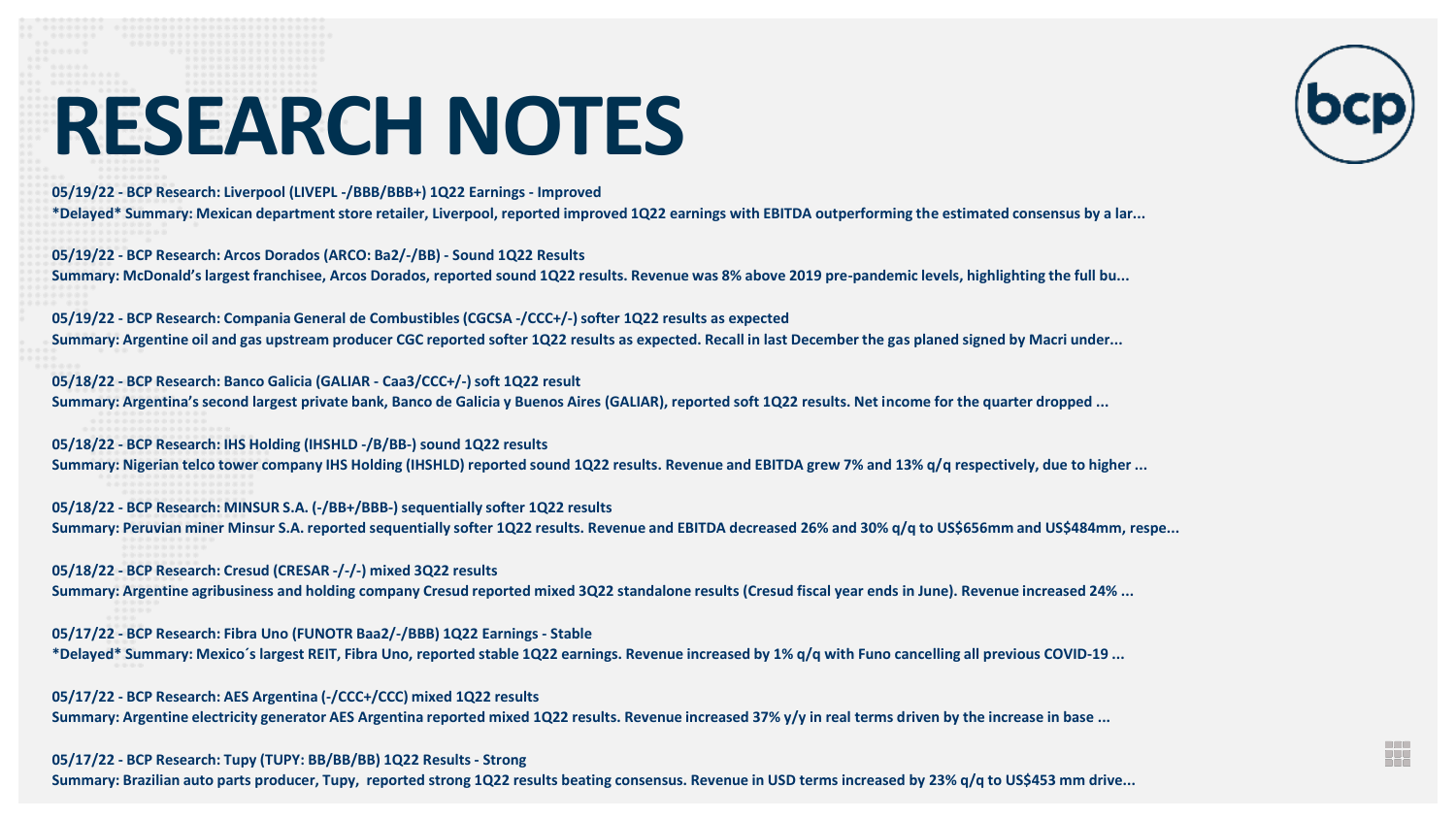**05/17/22 - BCP Research: Liberty Latin America (LILAK) 1Q22 Earnings - Weak** 

**Summary: Caribbean and LatAm telecom company, Liberty Latin America ("LILAK") reported weak 1Q22 earnings. Revenue decreased by 5% q/q mainly driven by low...**

**05/16/22 - BCP Research: Ziraat (TCZIRA B2/-/B) sound 1Q22 results**

**Summary: Turkey's state-owned and largest bank, Ziraat, reported sound 1Q22 results. Net income surged 107% q/q driven mostly by positive trading income an...**

**05/16/22 - BCP Research: Arcor (ARCOR Caa2/-/B) sound 1Q22 results Summary: Argentine food conglomerate Arcor released sound 1Q22 results. Revenue grew 15% y/y in real terms due to a recovery in international volumes. EBIT...**

**05/16/22 - BCP Research: Pan American Energy (PANAME Caa1/-/BB-) mixed 1Q22 results Summary: Argentine oil and gas integrated player Pan American Energy reported mixed 1Q22 results. Revenue increased 22% q/q due to better sales volumes in ...**

**05/16/22 - BCP Research: Pampa Energia (PAMPAR Caa3/CCC+/B-) sound 1Q22 results Summary: Argentine energy conglomerate Pampa Energia reported sound 1Q22 results. Revenue grew 28% y/y due to higher gas prices and an increase in volumes ...**

**05/16/22 - BCP Research: Minerva (BEEFBZ: /BB/BB) 1Q22 Results - Neutral** 

**Summary: Brazilian beef producer Minerva released neutral 1Q22 earnings. Revenue increased by 31% y/y to US\$1.4 bn driven by higher volumes and pricing fro...**

**05/16/22 - BCP Research: Adecoagro (AGRO: Ba2/BB/-) 1Q22 Results - Weak**

**Summary: South American agricultural company, Adecoagro, reported weak 1Q22 results. Revenue increased by 18% y/y driven by farming with higher dairy, crop...**

**05/16/22 - BCP Research: Braskem-Idesa (BAKIDE -/B/BB-) 1Q22 Earnings - Mixed**

**Summary: Braskem-Idesa, Braskem's JV in Mexico, reported mixed 1Q22 earnings. Revenue was 11% higher q/q in line with double-digit PE volume growth, driven...**

**05/16/22 - BCP Research: Braskem (BRASKM -/BBB-/BBB-) 1Q22 Earnings - Weak**

**Summary: Brazilian petrochemical company, Braskem, reported weak 1Q22 earnings missing consensus. Revenue was 1% higher q/q as higher domestic resins volum...**

**05/16/22 - BCP Research: CFE (CFELEC Baa1/BBB/BBB-) 1Q22 Earnings - Improved Summary: Mexico´s state-owned electricity generator, CFE, reported improved 1Q22 results. Total revenue increased by 6% q/q as a slight decline in electric...**

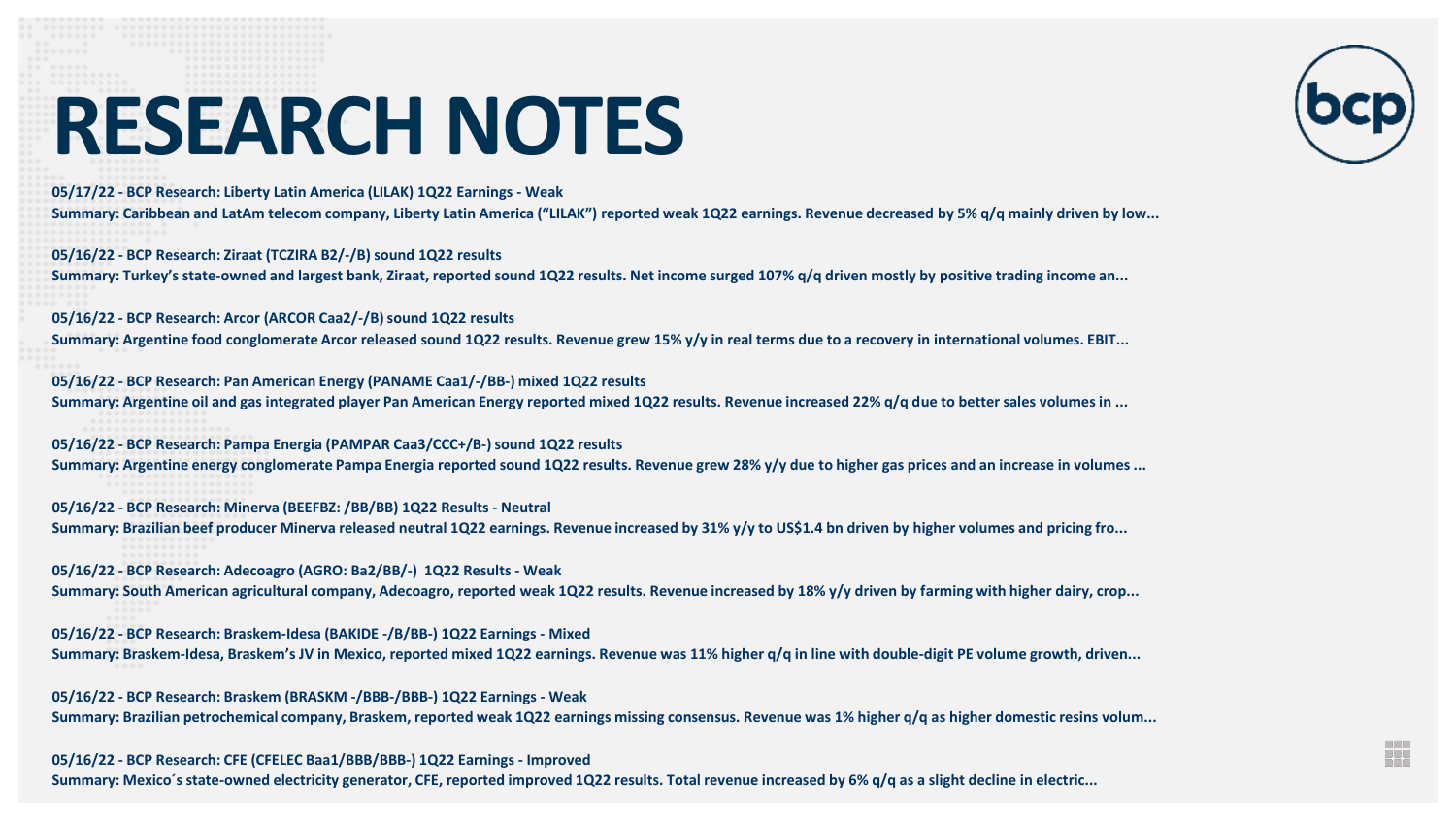**05/16/22 - BCP Research: Genneia (GNNEIA Caa3/-/CCC) mixed 1Q22 results**

**Summary: Argentine electricity generator Genneia reported mixed 1Q22 results. Revenue decreased 5% q/q on lower thermal and solar sales, while EBITDA decre...**

**05/16/22 - BCP Research: IIFL Finance Limited (IIFOIN B2/--/B+) stable 4Q22**

**Summary: India's listed non-bank financial company IIFL Finance Limited ("IIFOIN") reported stable 4Q22 earnings. The loan portfolio was 7% higher q/q driv...**

**05/13/22 - BCP Research: DTEK Renew (DTEREN --- - /CCC \*-/C) --- Consent Solicitation Results for DTEREN 8.5% 24s Summary: On May 13, 2022, DTEK Renewables Finance B.V. (the issuer) announced that it executed the supplemental trust deed on May 12, 2022 to implement the...**

**05/13/22 - BCP Research: Aegea (AEGEBZ: Ba2/-/BB) 1Q22 Results - Solid Summary: Brazilian private water and sewage utility company Aegea reported solid 1Q22 earnings. Revenue increased 34% y/y to R\$866 mm, driven by the contin...**

**05/13/22 - BCP Research: Americanas (BTOWBZ: Ba1/BB/BB) 1Q22 Results - Positive Summary: Brazilian retail company Americanas reported positive 1Q22 results, beating consensus. Revenue increased by 29% y/y driven by GMV expansion due to...**

**05/13/22 - BCP Research: Tecpetrol (TECPET Caa1/-/BB) 1Q22 results Summary: Argentine oil and gas company Tecpetrol reported 1Q22 results, the first ones after the ending of Resolution 46/2017. Both revenue and EBITDA were...**

**05/13/22 - BCP Research: Canacol Energy (CNECN Ba3/BB-/BB-) relatively stable 1Q22 results**

**Summary: Colombian independent oil and gas producer, Canacol Energy LTD, reported relatively stable 1Q22 results. Revenue decreased 2% q/q mostly on the de...**

**05/13/22 - BCP Research: Mega (GFMEGA Ba2/BB-/-) 1Q22 Earnings - Mixed Summary: Mexican leasing company, GFMEGA, reported mixed 1Q22 earnings. The net loan portfolio increased by 6% q/q driven by sound agricultural loan growth...**

**05/13/22 - BCP Research: ODEA Bank (ODEABK Caa3/-/CCC+) relatively sound 1Q22 results Summary: Turkish second tier bank ODEA reported relatively sound 1Q22 results. Asset quality continued the strengthening path as NPLs dropped another 70bps...**

**05/13/22 - BCP Research: GeoPark (GEOPAR -/B+/B+) sound 1Q22 results**

**Summary: Colombian focused E&P player GeoPark released sound 1Q22 results. Revenue increased 23% q/q due to higher prices and production. Regarding the lat...**

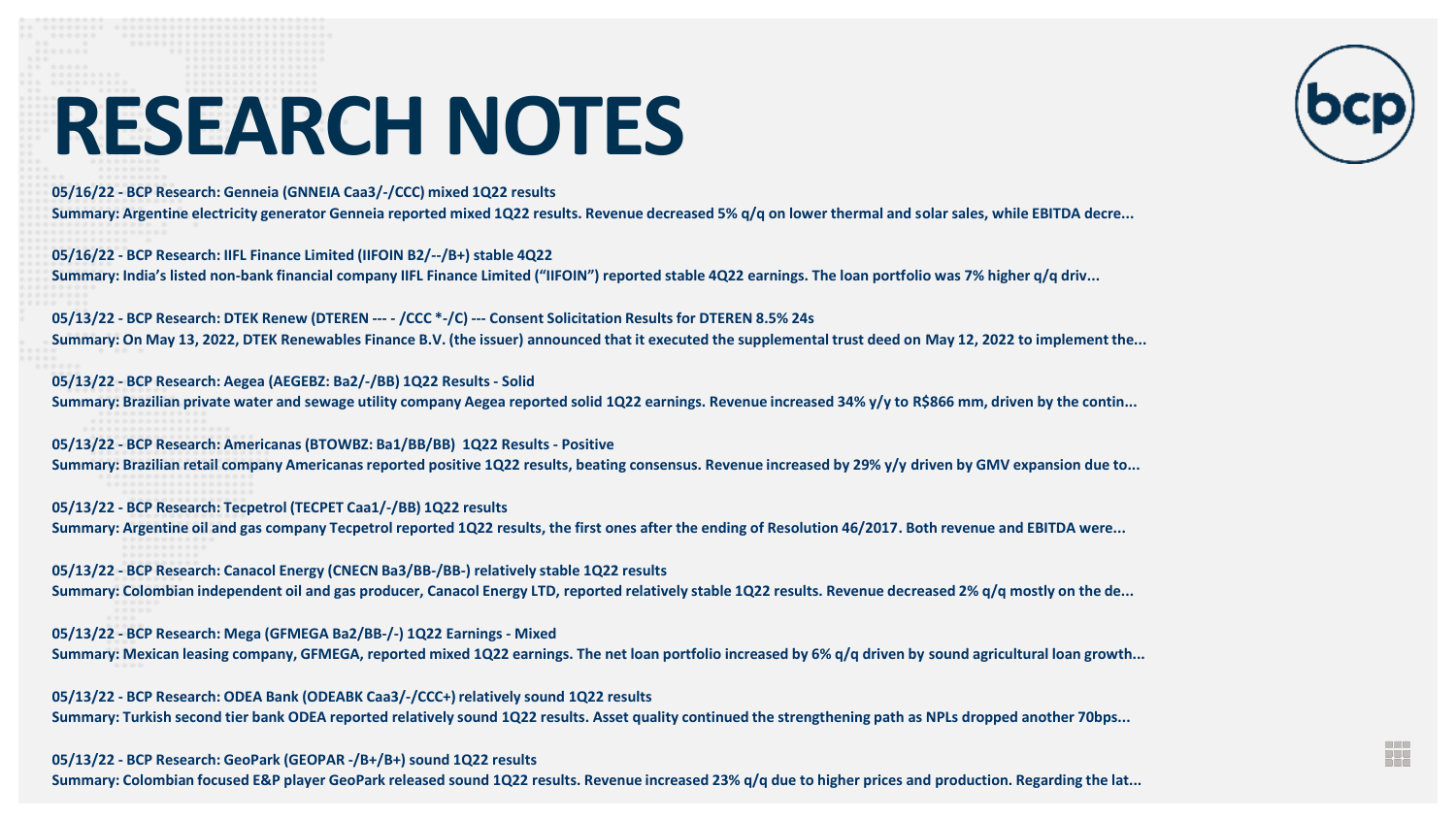**05/13/22 - BCP Research: Pt Kawasan Industri Jababeka Tbk (KIJA --/B-/B-) - Positive 4Q21 results**

**\*Delayed\* Summary: Indonesia's listed industrial estate developer Pt Kawasan Industri Jababeka Tbk ("KIJA") announced positive 4Q21 results. Revenue increa...**

**05/12/22 - BCP Research: Ultrapar (UGPABZ Ba1/BB+/- ) 1Q22 Results - Sound**

**Summary: Brazilian conglomerate primarily engaged in fuel and LPG distribution, Ultrapar, reported sound 1Q22 results beating consensus. Consolidated reven...**

**05/12/22 - BCP Research: Atento (ATENTO: Ba3 / /B+) - 1Q22 Results - Negative** 

**Summary: CRM BPO company, Atento, released negative 1Q22 results. Revenue decreased by 4% y/y to US\$357 mm, given a turbulent quarter negatively impacted b...**

**05/12/22 - BCP Research: MSU Energy (MSUNRG Caa3/-/CCC) stable 1Q22 results**

**Summary: Argentine electricity generator MSU reported stable 1Q22 results. Revenue increased 1% q/q due to higher dispatches on higher gas availability, pa...**

**05/12/22 - BCP Research: Pegasus Airlines (PGSUST: -/B/BB-) - 1Q22 Soft Results - Maintain 'Market Outperform' Summary: Turkish low-cost airline, Pegasus, released soft 1Q22 results. Despite the anticipated revenue and EBITDA recovery on a y/y basis, traffic recover...**

**05/12/22 - BCP Research: Terrafina (TERRAF Baa3/-/BBB-) 1Q22 Earnings - Stable**

**Summary: Mexican industrial REIT, Terrafina, reported stable 1Q22 earnings. Revenue increased by 1% q/q driven by higher GLA pricing. EBITDA was 4% higher ...**

**05/12/22 - BCP Research: Unigel (UNIGEL -/BB-/BB-) 1Q22 Earnings - Strong**

**Summary: Brazilian petrochemical company, Unigel, reported strong 1Q22 earnings. Revenue increased by 9% q/q driven by strong Agro and Styrenics, mitigated...**

**05/12/22 - BCP Research: Albanesi (ALBAAR -/-/CCC) mixed 1Q22 results**

**Summary: Argentine energy generator Albanesi reported mixed 1Q22 results. Revenue decreased 3% q/q while EBITDA increased 7% q/q, mostly driven by lower ge...**

**05/12/22 - BCP Research: Aeropuertos Argentina (AEROAR Caa3/CCC+/-) recovered 1Q22 results - Reiterate Outperform Summary: Argentine airport operator Aeropuertos Argentina reported recovered 1Q22 results. Revenue jumped 73% y/y in real terms, mostly on higher aeronauti...**

**05/12/22 - BCP Research: YPF (YPFDAR - Caa3/CCC+/CCC) sound 1Q22 results, maintain 'Outperform' on the 26s Summary: Argentine integrated oil & gas player YPF reported sound 1Q22 results. Revenue was unchanged q/q as higher prices were offset by lower volumes. Ex...**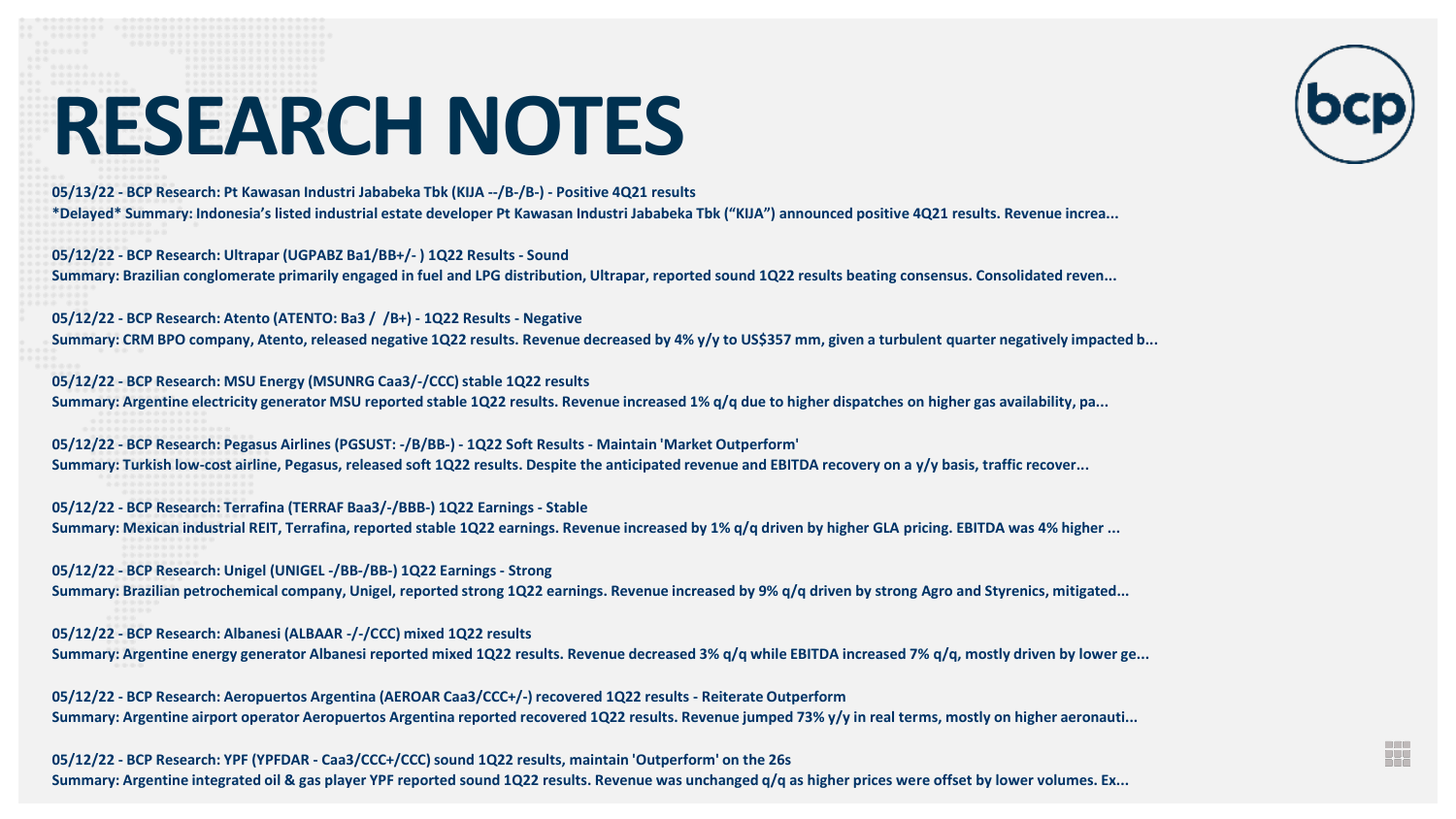

H

**05/11/22 - BCP Research: Development Bank of Kazakhstan (DBKAZ --- Baa2/BBB- /BBB) --- Cash Tender Offer Results for DBKAZ 4.125% 22s Summary: On May 11, 2022, Development Bank of Kazakhstan (Baa2/BBB- /BBB) announced the results for its cash tender offer for DBKAZ 4.125% 22s. As of May 9...**

**05/11/22 - BCP Research: Nostrum Oil & Gas (NOGLN --- Ca/SD/-) --- 4Q21 IFRS Results --- Sequentially Softer; Restructuring Details Summary: Nostrum Oil (Ca/SD/-) posted sequentially softer 4Q21 financial results: revenue grew 4% q/q whilst EBITDA declined 9% q/q as high prices are not ...**

**05/11/22 - BCP Research: Bank of Georgia (GEBGG --- Ba3/-/BB-) --- 1Q22 Financial Results --- Strong**

**Summary: On May 11, 2022, Bank of Georgia (Ba3/-/BB-), a leading private bank of the Republic of Georgia, announced strong 1Q22 financial results: the bank...**

**05/11/22 - BCP Research: Telecom Argentina (TECOAR Caa3/CCC+/B-) relatively soft 1Q22 Summary: Argentine telecommunication services provider, Telecom Argentina, reported relatively soft 1Q22 results. Revenue dropped 8% y/y as all products de...**

**05/11/22 - BCP Research: Gol (GOLLBZ: -/ CCC+/ CCC+) - Gol and Avianca Business Combination Summary: Today, Brazilian Airline Gol, announced to the market that it has signed a master agreement together with Avianca, to combine the controlling stak...**

**05/11/22 - BCP Research: YPF Energia Electrica (YPFLUZ Caa3/CCC+/-) sound 1Q22 results Summary: Argentine electricity generator YPFLUZ reported sound 1Q22 results. Revenue grew 5% q/q mostly on the commissioning Canadon Leon in Dec21 and high...**

**05/11/22 - BCP Research: Ulker (ULKER -/B/B+) sound 1Q22 results**

**Summary: Turkish confectionary producer Ulker reported sound 1Q22 results. Revenue in USD terms grew by double digits both q/q and y/y on higher prices and...**

**05/11/22 - BCP Research: Camposol S.A. (CSOLNO Ba3/ -/BB-) - 4Q21 Results - Mixed Summary: Peruvian agriculture company Camposol reported mixed 4Q21 results. Revenue increased by 8% q/q to US\$151 mm as higher volumes sold of blueberry an...**

**05/11/22 - BCP Research: Car Inc (CARINC B3/B-/-) - Mixed 1Q22 Results- Maintain "Market Outperform" Summary: China's largest car rental company Car Inc. ("Carinc") reported relatively sound 1Q22 results. Revenue increased 11% y/y thanks to a stronger car ...**

**05/11/22 - BCP Research: Aeroméxico (AERMEX -B3/ B/ -) - Weak 1Q22, Chapter 11 Exit Summary: Mexican Airline, Aeroméxico (Aermex), released weak 1Q22 results. The traffic recovery pushed by the domestic market decelerated as "Omicron" spre...**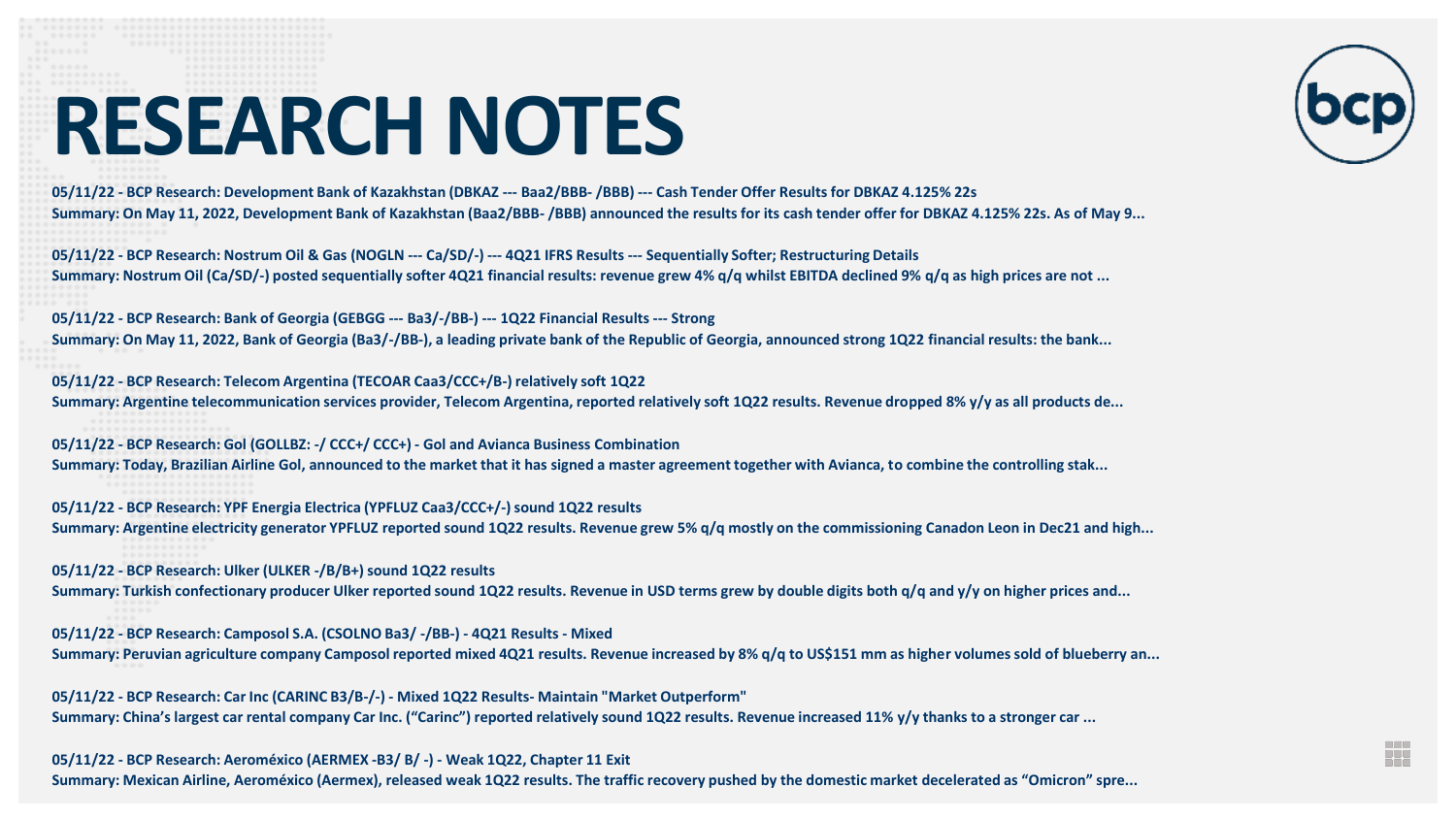**05/11/22 - BCP Research: Vakif (VAKBN B2/-/B) relatively sound 1Q22 results**

**Summary: Turkish state-owned bank Vakif released relatively sound 1Q21 results. Net income grew 51% q/q on higher income from trading and provisioning reve...**

**05/10/22 - BCP Research: Helios Tower (HLSTWR B2/B/-) sound 1Q22 results**

**Summary: Helios Towers, an African telco tower company, reported sound 1Q22 results. Revenue and EBITDA grew 4% and 2% q/q respectively, due to tower portf...**

**05/10/22 - BCP Research: Transportadora de Gas del Sur (TRAGAS Caa3/CCC+/-) mixed 1Q22 results**

**Summary: Transportadora de Gas del Sur (TRAGAS) reported mixed 1Q22 results. Revenue in real terms grew 11% y/y as a result of higher international referen...**

**05/10/22 - BCP Research: Lithium Americas (LACCN -/-/-) 1Q22 Results - Maintain "Positive Outright" Summary: Lithium Americas Corp., LACCN, reported 1Q22 results. EBITDA decreased q/q and remained negative as neither of the Argentina nor US projects have ...**

**05/10/22 - BCP Research: Rumo (RAILBZ: Ba2/BB-/BB) - 1Q22 Results - Positive**

**Summary: Brazilian rail logistics company Rumo reported positive 1Q22 results. Revenue increased by 26% y/y driven by higher transported volumes following ...**

**05/10/22 - BCP Research: TV Azteca (TZA -/-/C) 1Q22 Earnings - Mixed, Maintaining Positive Summary: Mexican broadcaster, TV Azteca, reported mixed 1Q22 earnings. Revenue increased by 14% y/y in line with higher advertising revenue. EBITDA increas...**

**05/10/22 - BCP Research: Azul (AZULBZ: Caa2/ CCC+/ CCC+) 1Q22 Results - Mixed**

**Summary: Brazilian airline, Azul, released mixed 1Q22 results. Revenue continues to recover y/y with domestic RPKs once again above pre-pandemic levels (+1...**

**05/10/22 - BCP Research: Aydem Renewables (AYDEMT -/B/B+) recovered 1Q22 results Summary: Turkish renewable energy generator, Aydem, released much recovered 1Q22 results. As precipitations normalized after the severe droughts in 2020-20...**

**05/10/22 - BCP Research: Tupras (TUPRST B2/-/B+) sound 1Q22 results Summary: Turkish refiner Tupras reported sound 1Q21 results. Revenue grew 9% q/q as average prices kept growing. EBITDA decreased 49% q/q as crack margins ...**

**05/10/22 - BCP Research: Isbank (ISCTR B3/-/B) sound 1Q22 results**

**Summary: Turkish private bank Isbank reported sound 1Q22 results. Net income grew 31% q/q driven by higher interest income and lower provisioning, with a s...**

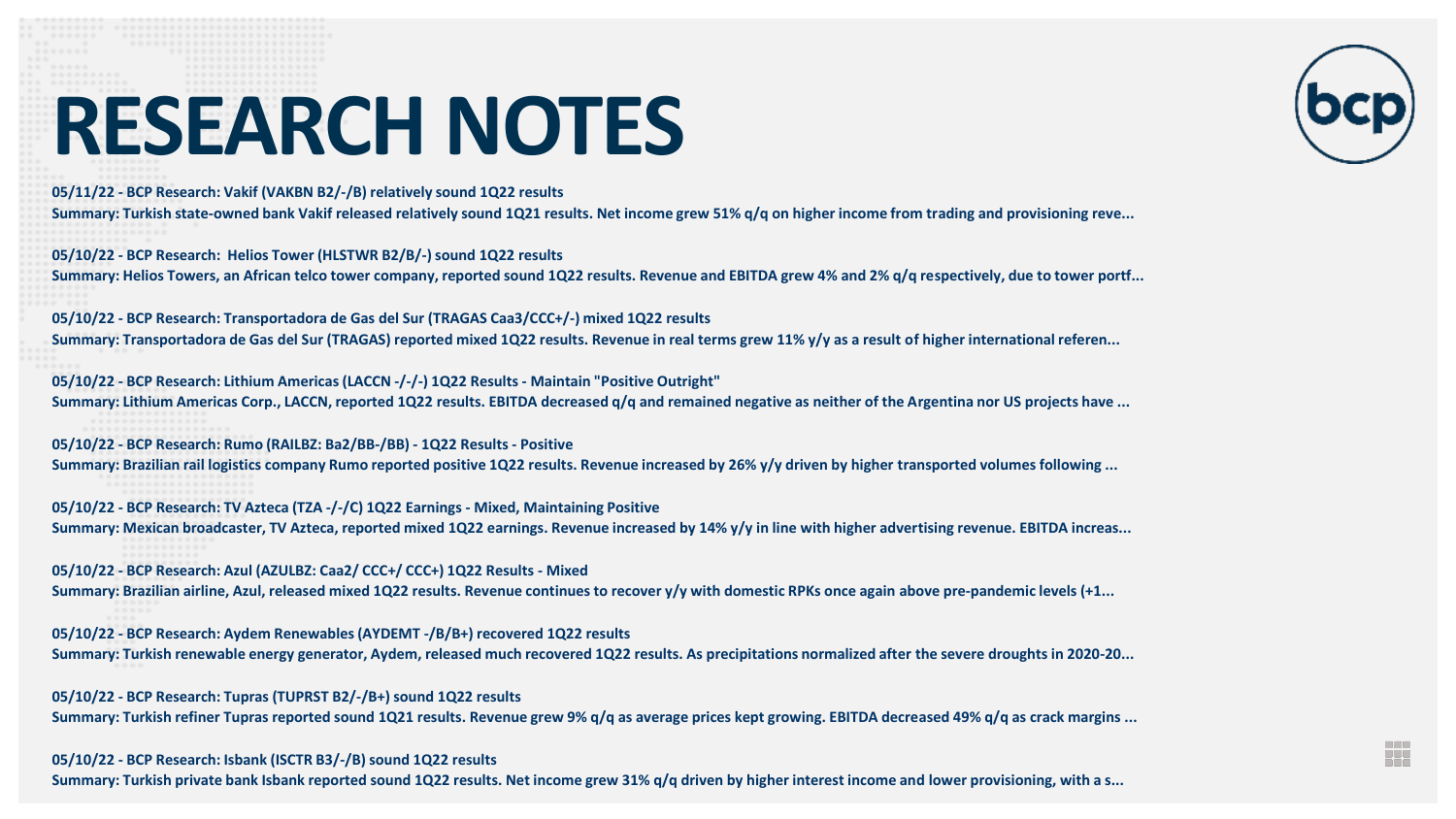**05/10/22 - BCP Research: Simpar (SIMHBZ: /BB-/BB-) - 1Q22 Results - Sound**

**Summary: Brazilian logistics and transportation conglomerate Simpar reported sound 1Q22 results, beating consensus. Consolidated revenue increased by 11% q...**

**05/09/22 - BCP Research: Mastellone (MASHER -/-/B-) improved but still weak 1Q22 results Summary: Argentine consumer company Mastellone (MASHER) reported improved but still weak 1Q22 results. Revenue and EBITDA grew 4% and 577% y/y, with the l...**

**05/09/22 - BCP Research: Georgia Capital (GEOCAP --- B2/B+/-) --- 1Q22 Financial Results --- Weak**

**Summary: Georgia Capital, a UK-listed diversified investment company with a sole focus on the Republic of Georgia, posted a weak 1Q22 financial results dur...**

**05/09/22 - BCP Research: Petkim Petrokimya (PETKM B2/-/B+) sound 1Q22 results**

**Summary: Turkish petrochemical producer Petkim reported sound 1Q22, though weaker sequentially after a record 2021. Overall, fundamentals remained strong u...**

**05/09/22 - BCP Research: Pt Lippo Karawaci Tbk (LPKR B3/--/B-) - Negative 1Q22 Financials Summary: Lippo Karawaci ("LPKR"), Indonesia's leading conglomerate, reported negative 1Q22 results. Both top line and reported EBITDA decreased by 41% and ...**

**05/09/22 - BCP Research: Banco BTG Pactual (BTGPBZ - Ba2/ - /BB-) - 1Q22 Strong Results Summary: Banco BTG Pactual (BTGPBZ) reported another set of strong results for 1Q22 with continued growth trends. Total credit portfolio and AuM and AuA in...**

**05/09/22 - BCP Research: Natura&Co (NATURA: Ba2/BB/BB) 1Q22 Results - Negative**

**Summary: Brazilian cosmetics conglomerate, Natura&Co, reported negative 1Q22 results. Consolidated revenue decreased by 13% y/y driven by the poor performa...**

**05/09/22 - BCP Research: Kosmos Energy (KOS B3/B+/B) strong 1Q22 results - reaffirm 'Outperform' Summary: African based oil and gas upstream company, Kosmos Energy, announced strong 1Q22 results. Revenue grew 15% q/q on higher crude prices, which more ...**

**05/09/22 - BCP Research: FINDEP (FINDEP -/B+/BB-) 1Q22 Earnings - Sound, maintain "Positive" Summary: Mexican personal loan lender, FINDEP, reported sound 1Q22 earnings. The loan portfolio was flat q/q, as the 3% q/q growth in the US portfolio was ...**

**05/06/22 - BCP Research: Nitrogenmuvek (NITROG --- -/B/B- \*-) --- 2H21 IFRS Results --- Mixed Summary: On May 3, 2022, Nitrogenmuvek, a Hungarian fertilizer producer, presented mixed 2H21 results and held an investor call. Revenue grew 93% h/h due t...**

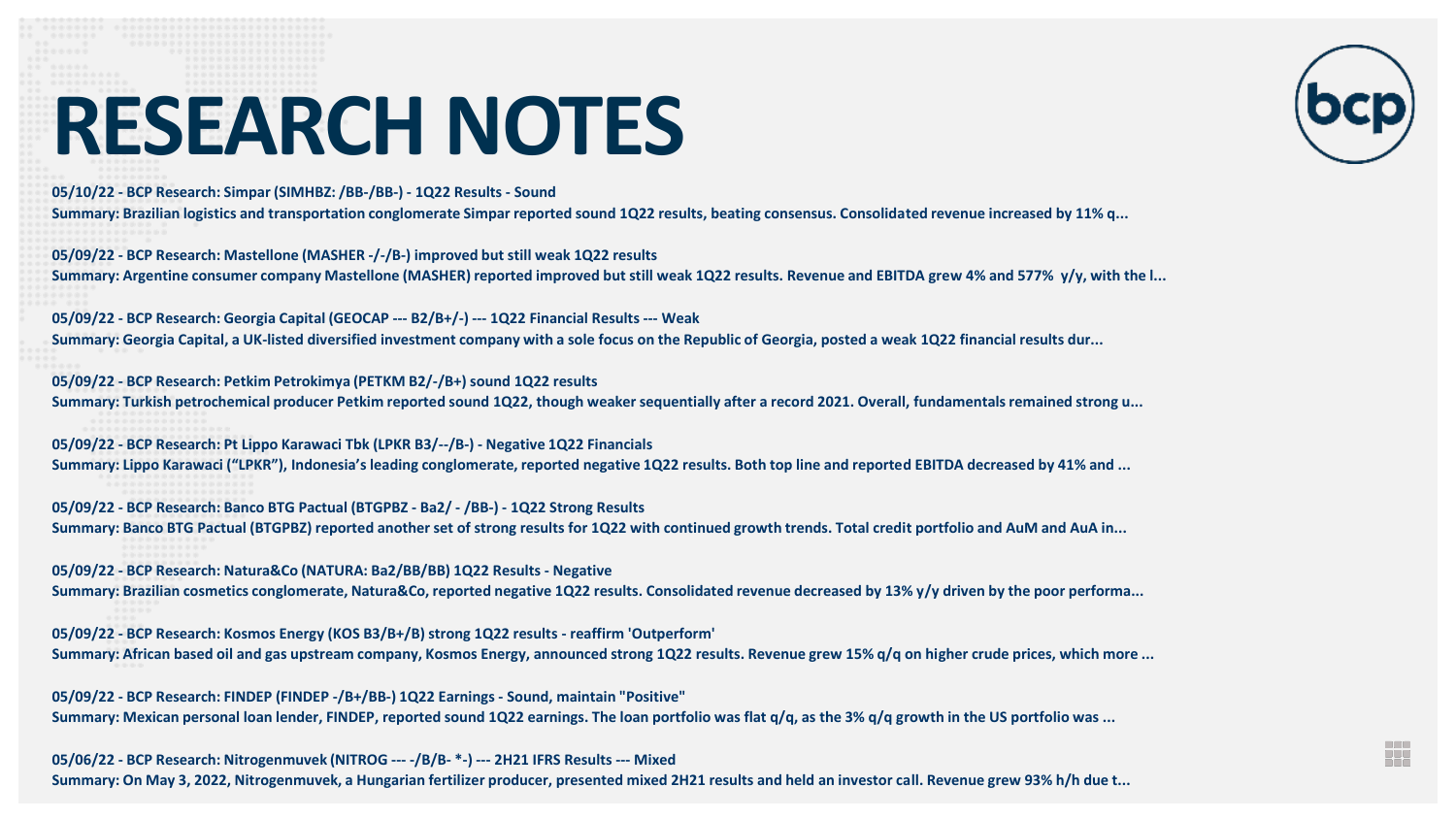**05/06/22 - BCP Research: Eurotorg (EUROTG --- -/CCC \*-/B- \*-) --- 2H21 IFRS Results --- Sound**

**Summary: On May 5, 2022, Eurotorg (-/CCC \*- /B- \*-), the largest grocery retail chain in Belarus, announced sound 2H21 financial results and held a confere...**

**05/06/22 - BCP Research: Suzano (SUZANO - /BBB-/BBB-) 1Q22 Results - Soft**

**Summary: Brazilian pulp and paper producer Suzano reported soft 1Q22 results, missing consensus. Revenue decreased by 9% q/q in line with lower volumes sol...**

**05/06/22 - BCP Research: BR Foods (BRFSBZ: Ba2/BB/BB) 1Q22 Results - Very Weak, Reiterate Market Underperform Summary: Brazilian protein producer, BRF, released very weak 1Q22 results. Despite healthy revenue at R\$12 bn (up 12% q/q), EBITDA decreased materially q/q...**

**05/06/22 - BCP Research: Pt Pan Brothers (PBRXIJ Cau/--/C): Negative 4Q21 Results Summary: PT Pan Brothers Tbk ("PBRXIJ") reported negative 4Q21 results. Revenue increased 13% y/y, while EBITDA decreased 40% y/y given higher raw material...**

**05/06/22 - BCP Research: CSN (CSNABZ Ba2/-/BB) 1Q22 Earnings - Mixed**

**Summary: Brazilian steel and iron ore producer, CSN, reported mixed 1Q22 earnings, yet beating consensus. Steel revenue was stable q/q as higher volumes we...**

**05/06/22 - BCP Research: Nemak (TNEMAK Ba1/BB+/BBB-) 1Q22 Earnings - Mixed Summary: Mexican autoparts maker, Nemak, reported mixed 1Q22 earnings. Revenue increased by 9% y/y as higher aluminum prices more than offset a 7% decline ...**

**05/06/22 - BCP Research: Total Play (TOTALP B2/-/BB-) 1Q22 Earnings - Strong**

**Summary: Mexican triple-play provider, Total Play, reported strong 1Q22 earnings. Revenue increased by 10% q/q driven by 8% higher residential subscribers....**

**05/06/22 - BCP Research: PetroRio (PRIOBZ: B1/BB-/-) - 1Q22 Results - Sound Summary: Independent O&G company in Brazil PetroRio reported sound 1Q22 results above consensus estimates. Revenue decreased by 3% q/q as higher average re...**

**05/06/22 - BCP Research: PT Gajah Tunggal Tbk (GJTLIJ B3/B-/-) - Sound 1Q22 Results Summary: Indonesian tire manufacturer PT Gajah Tunggal Tbk ("Gajah") announced sound 1Q22 results. Revenue increased 1% q/q while reported EBITDA grew 40% ...**

H

**05/06/22 - BCP Research: MHP (MHPSA --- Caa3/SD/C) --- 4Q21 IFRS Results --- Mixed Summary: On May 5, 2022, MHP (Caa3/SD/C), Ukraine's largest poultry producer, published mixed 4Q21 IFRS financial results: revenue grew 10% q/q due to high...**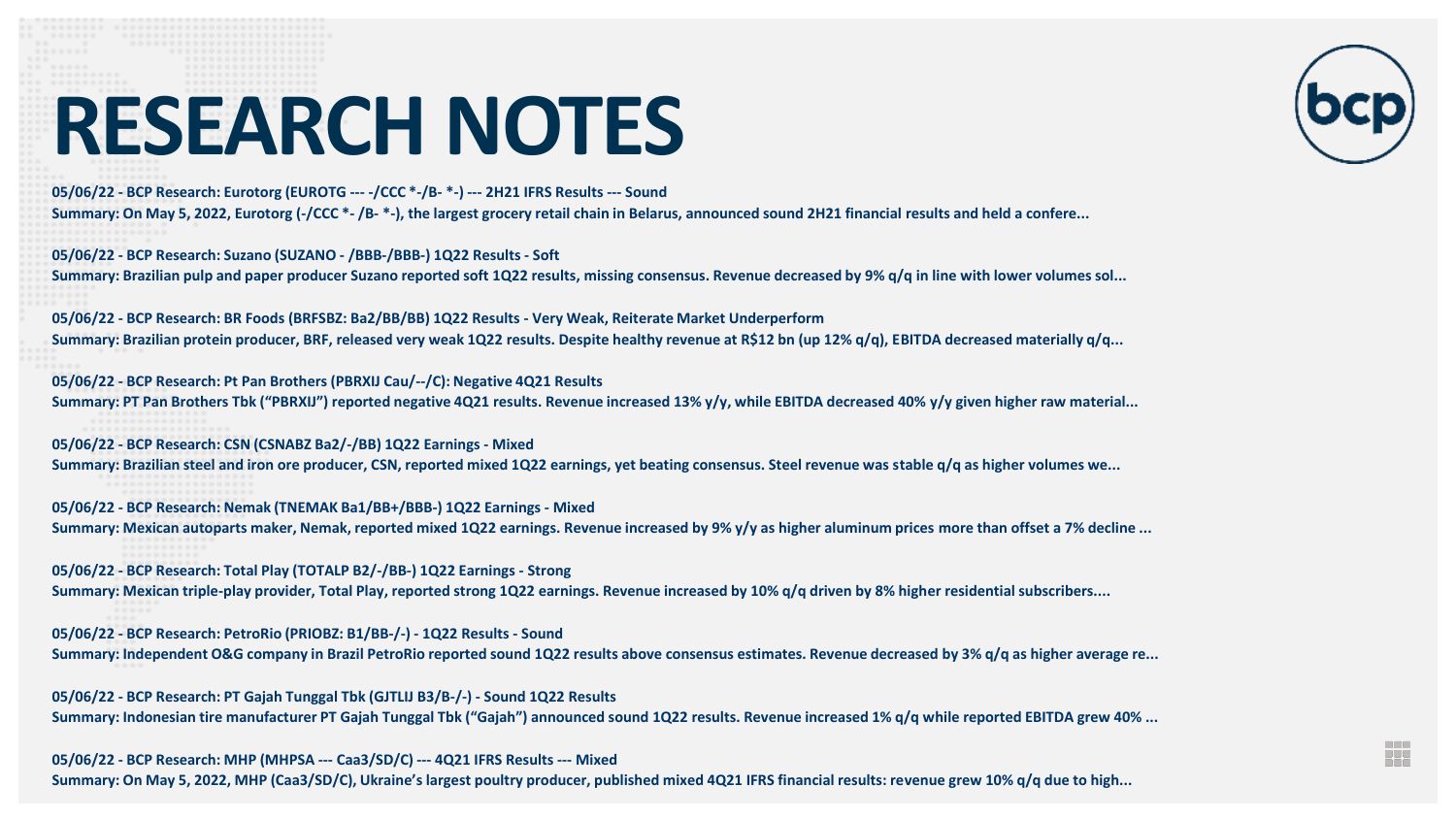**05/06/22 - BCP Research: PT Japfa Comfeed Indonesia Tbk (-/BB-/BB-)- Mixed 1Q22 results**

**Summary: Indonesian agri-food company PT Japfa Comfeed Indonesia TBK ("JPFAIJ") released mixed 1Q22 results. The cap on prices imposed by the government co...**

**05/05/22 - BCP Research: China Vanke (VNKRLE Baa2/BBB/BBB+) - Mixed 1Q22 Results** 

**Summary: One of the China's largest residential property developers, China Vanke ("VNKRLE"), released mixed 1Q22 and 4Q21 results. In 1Q22, Contracted sale...**

**05/05/22 - BCP Research: ORBIA (ORBIA Baa3/BBB-/BBB) 1Q22 Earnings - Strong**

**Summary: Mexico´s largest chemical company, Orbia, reported strong 1Q22 results with both revenue and EBITDA beating consensus by double digits. Revenue in...**

**05/05/22 - BCP Research: CEMEX (CEMEX -/BB/BB) 1Q22 Earnings - Stable Summary: Mexican cement giant, Cemex, reported stable 1Q22 earnings and beating the estimated BBG consensus. Revenue increased by 12% y/y driven by higher ...**

**05/05/22 - BCP Research: NIO Inc. (-/-/-) 4Q21 Earnings per 20-F Filling**

**Summary: NIO Inc., a leading company in China's premium smart electric vehicles market, released mixed 4Q21 results per the 20-F filling. Revenues increase...**

**05/05/22 - BCP Research: Volcan Compania Minera S.A.A. (B1/-/BB) sound 1Q22 results Summary: Peruvian mining company Volcan Compania Minera S.A.A. ("Volcan") reported sound 1Q22. Revenue and EBITDA grew 2% and 10% q/q respectively, with EB...**

**05/05/22 - BCP Research: Klabin (KLAB: -/BB+/BB+) - 1Q22 Results - Soft**

**Summary: Brazilian pulp and paper producer Klabin reported soft 1Q22 results and missed consensus. Revenue increased by 3% q/q as higher avg. realized pric...**

**05/05/22 - BCP Research: Grupo Cementos de Chihuahua (GCC -/BBB-/BBB-) 1Q22 Earnings - Strong Summary: Mexican based cement issuer, Grupo Cementos de Chihuahua, reported strong 1Q22 earnings with both revenue and EBITDA beating consensus. Revenue in...**

**05/05/22 - BCP Research: Mexarrend (DOCUFO -/B/B+) 1Q22 Earnings - Mixed, reiterate "Positive" Summary: Mexican leasing company Mexarrend reported mixed 1Q22 earnings. The loan portfolio was 4% higher q/q as lower industrial loans were more than offs...**

**05/05/22 - BCP Research: Frontera Energy (FECCN -/B+/B) mixed 1Q22 results**

**Summary: Colombian oil and gas upstream company Frontera Energy reported mixed 1Q22 results. Revenue decreased 16% q/q due to lower sales volumes as a sign...**

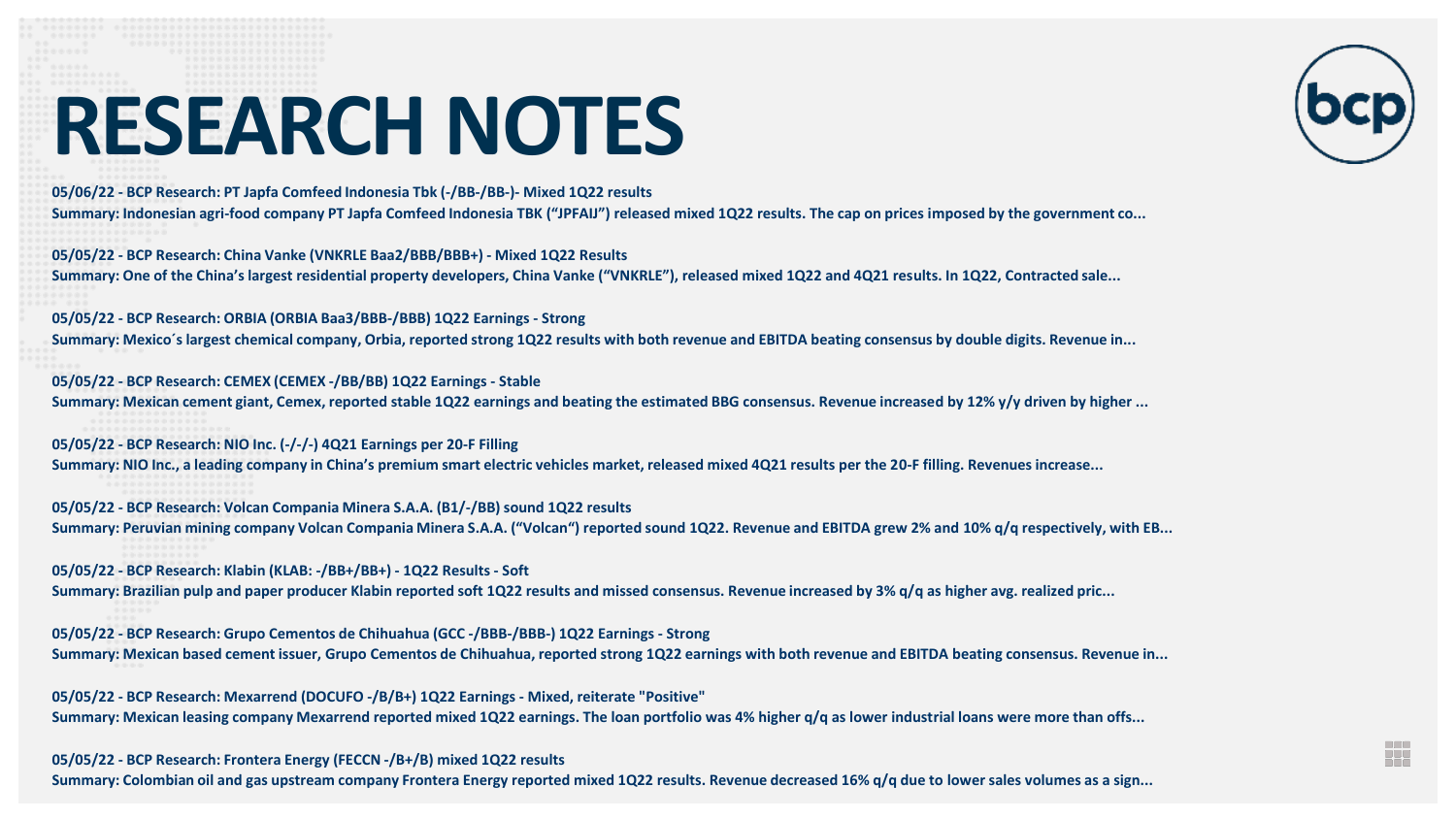

H

**05/04/22 - BCP Research: China Fortune Land Development (CHFOTN -/-/WD) - Negative 1Q22 Results**

**Summary: Chinese property developer China Fortune Land Development ("CHFOTN") released both negative 4Q21 and 1Q22 results. 1Q22 revenue decreased by 46% y...**

**05/04/22 - BCP Research: Auna (AUNASA: -/B+/BB-) - 4Q21 Results - Weak, Downgrade to "Market Underperform"**

**Summary: Peruvian healthcare services provider Auna reported weak 4Q21 earnings. Revenue in USD decreased by 3% q/q to US\$117 mm as weaker Healthcare Servi...**

**05/04/22 - BCP Research: Pemex (PEMEX Ba3/BBB/BB-) 1Q22 Earnings - Strong, maintain Overweight** 

**Summary: Mexico's state oil company, Pemex, reported strong 1Q22 earnings. Total revenue increased by 15% q/q, as higher crude prices benefited both upstre...**

**05/04/22 - BCP Research: Marfrig (MRFGBZ: -/BB/BB) - 1Q22 Sound Results** 

**Summary: Beef producer Marfrig released sound 1Q22 results. Revenue in USD remained flat q/q and increased 36% y/y driven by higher beef prices globally. T...**

**05/04/22 - BCP Research: Gran Tierra Energy (GTE -/B-/B-): positive 1Q22 results**

**Summary: Colombian oil and gas upstream company Gran Tierra reported positive 1Q22 results. Revenue grew 19% q/q due to higher realized prices, while EBITD...**

**05/04/22 - BCP Research: America Movil (AMX A3/BBB+/A-) 1Q22 Earnings - Weak**

**Summary: Mexico's Telecom giant, America Movil, reported weak 1Q22 earnings with both revenue and EBITDA missing consensus. Revenue decreased by 7% q/q dri...**

**05/04/22 - BCP Research: Grupo Elektra (EKT -/-/BB+) 1Q22 Earnings Positive - Reiterate "Market Outperform"** 

**Summary: Mexican leading retailer and financial services provider, Grupo Elektra, reported positive 1Q22 earnings. Revenue increased by 20% y/y driven by d...**

**05/04/22 - BCP Research: Avia Solutions Group (AVIASG --- - /BB-/BB) --- 4Q21 IFRS Results --- Sound**

**Summary: Avia Solutions Group (-/BB-/BB), a leading European aviation services provider, reported sound 4Q21 IFRS results: revenue grew 16% q/q thanks to s...**

**05/03/22 - BCP Research: QNB Finansbank (QNBFB B2/-/B) sound 1Q22 results**

**Summary: Turkish private bank QNB Finansbank reported sound 1Q22 results. Net income surged 52% q/q on lower provisioning and higher NII. ROAE for the quar...**

**05/03/22 - BCP Research: Movida (MOVIBZ: /BB-/BB-) 1Q22 Results - Solid, Reiterate "Market Outperform"**

**Summary: Brazilian car rental and fleet service management company, Movida, reported solid 1Q22 results. The strong growth trends remained with revenue up ...**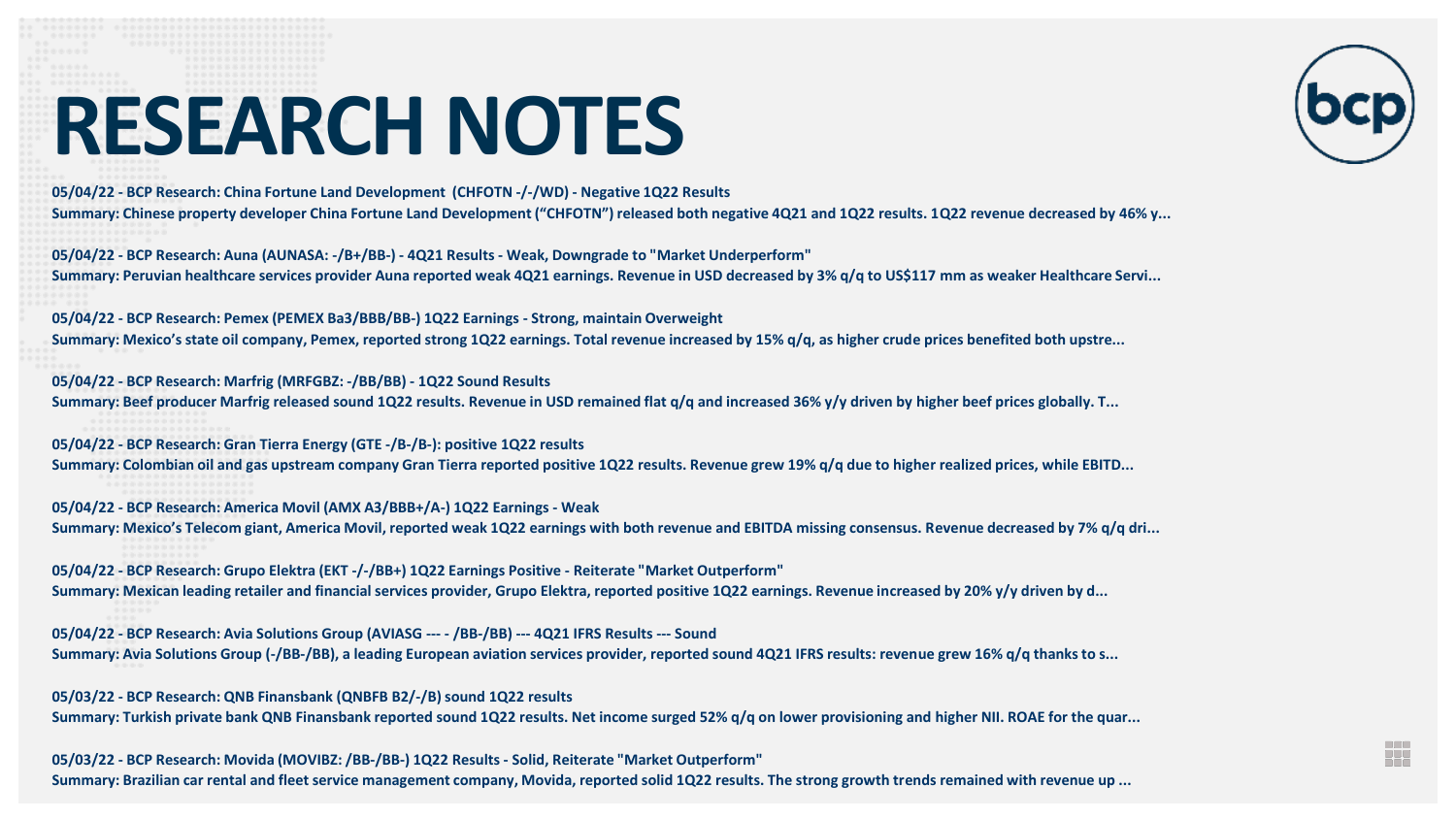**05/03/22 - BCP Research: Fidelity Bank (FIDBAN B2/B-/B-) sound 1Q22 results, maintain 'Outperform'**

**Summary: Nigeria-based Fidelity Bank reported sound 1Q22 results. Net income grew 16% q/q on lower provisioning, with accumulated ROAE improving 20bps q/q....**

**05/03/22 - BCP Research: Lippo Mall Indonesia Retail Trust (LMRTSP B1/-/B+) relatively sound 1Q22**

**Summary: Indonesian Lippo Mall Retail Trust ("LMRTSP") released relatively sound 1Q22 results. Both Revenue and EBITDA reached 77% of pre-covid levels, bot...**

**05/02/22 - BCP Research: ALSEA (ALSEA B1/-/BB-) 1Q22 Earnings - Sound**

**Summary: Mexican-based restaurant & franchise operator, Alsea, reported sound 1Q22 earnings with both revenue and EBITDA beating consensus. Revenue increas...**

**05/02/22 - BCP Research: TSKB (TSKBTI B3/-/B) mixed 1Q22 results**

**Summary: Turkish private development and investment bank TSKB, which is 51% owned by Isbank, reported mixed 4Q21 results. In USD terms, net income surged 5...**

**05/02/22 - BCP Research: Grupo Posadas (POSADA -/B-/-) 1Q22 Earnings - Improved** 

**Summary: Mexico's hotel operator, Grupo Posadas, reported improved 1Q22 earnings. Revenue increased by 44% y/y driven by the continued recovery in overall ...**

**05/02/22 - BCP Research: Yapikredi (YKBNK B2/-/B) sound 1Q22 results**

**Summary: Turkish private bank Yapikredi reported sound 1Q22 results. Net income increased 104% q/q to an all-time high, with a ROAE of 41.0%, so far the hi...**

**05/02/22 - BCP Research: UNIFIN (UNIFIN -/B+/BB-) 1Q22 Earnings & Current Thoughts** 

**Summary: Mexican leasing company, UNIFIN, reported 1Q22 earnings. The net loan portfolio was 6% higher q/q as higher avg. balances offset the lower overall...**

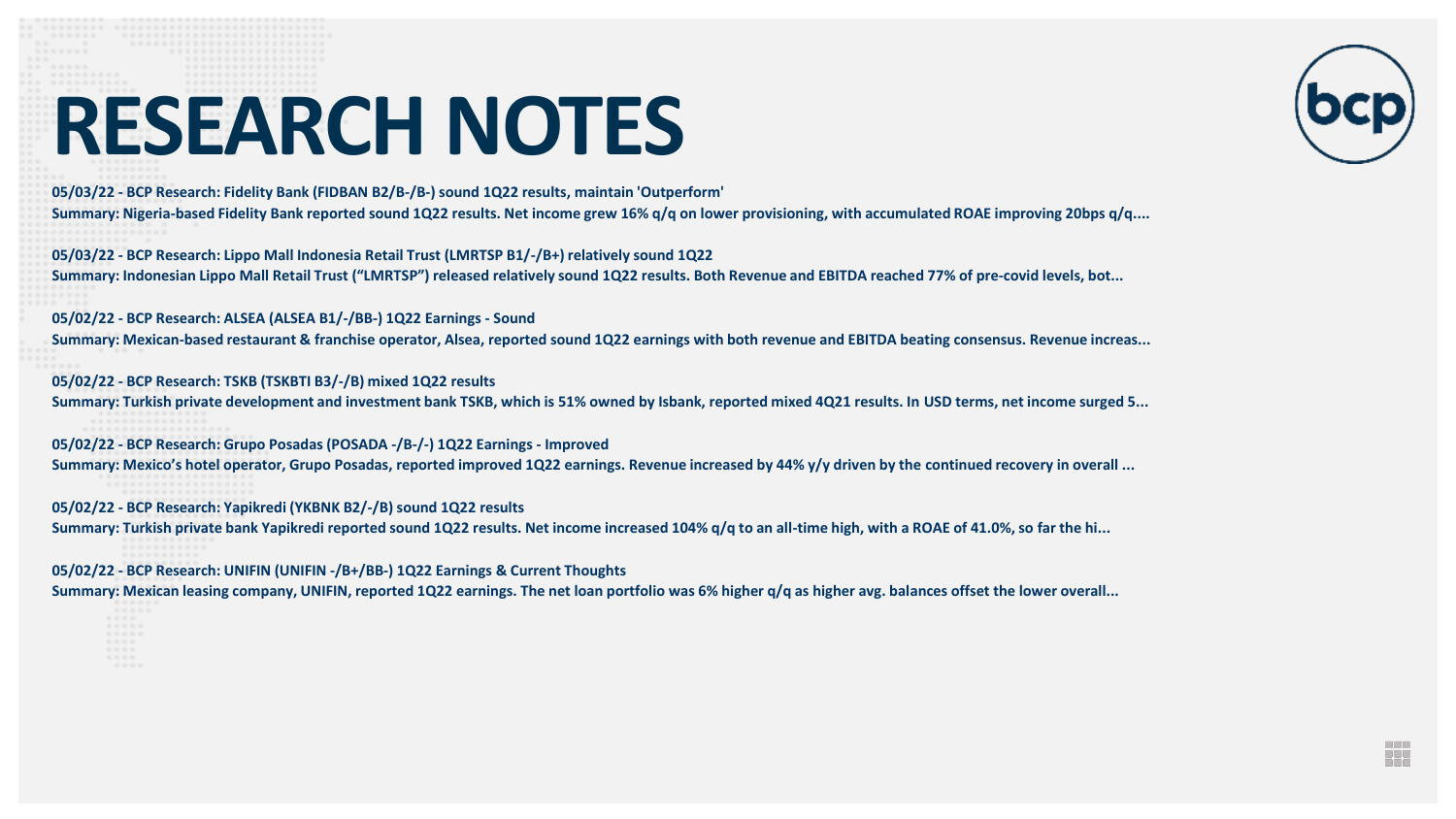#### **DISCLAIMER**

#### **DISCLOSURE APPENDIX**

#### **REGULATION AC - ANALYST CERTIFICATION**

The following analysts certify that all of the views expressed in this report accurately reflect their respective personal views about the subject securities and issuers. They also certify that no part of their respective compensation was, is, or will be, directly or indirectly, related to the specific recommendations or views expressed by them in this report: **Matias Castagnino, Arturo Galindo, Gabriela Chaparro.**

#### **COMPANY SPECIFIC DISCLOSURES**

This report may not be independent of BCP's propriety interests. BCP does business, and seeks to do business, with companies covered in BCP research. As a result, investors should be aware that BCP may have a conflict of interest that could affect the objectivity of this report. Further, BCP may trade the securities (or related derivatives) that are the subject of this research report for its own account and for certain customers and may from time to maintain long or short positions in the securities (or in related derivatives) of the companies mentioned in this report. Such financial and trading interests may be contrary to any recommendation in the report.

BCP's salespeople, traders and other professionals may provide oral or written market commentary or trading strategies to our clients and our proprietary trading desks that reflect opinions that are contrary to the opinions expressed in this research.

#### **MEANINGS OF RATINGS**

"Market Outperform" – The bond's total return is expected to exceed the total return of the VanEck Emerging Markets High Yield Bond ETF ('EMLH Index') over the next 3 – 6 months.

"Market Perform" – The bond's total return is expected to be in line with the total return of the CEMBI Broad Diversified High-Yield Index over the next 3 – 6 months.

"Market Underperform" – The bond's total return is expected to be below the total return of the CEMBI Broad Diversified High-Yield Index over the next 3 – 6 months.

"Not Rated" or no comment – Currently, the analyst does not have adequate conviction about the bond's total return relative to the CEMBI Broad Diversified High-Yield Index over the next  $3 - 6$  months.

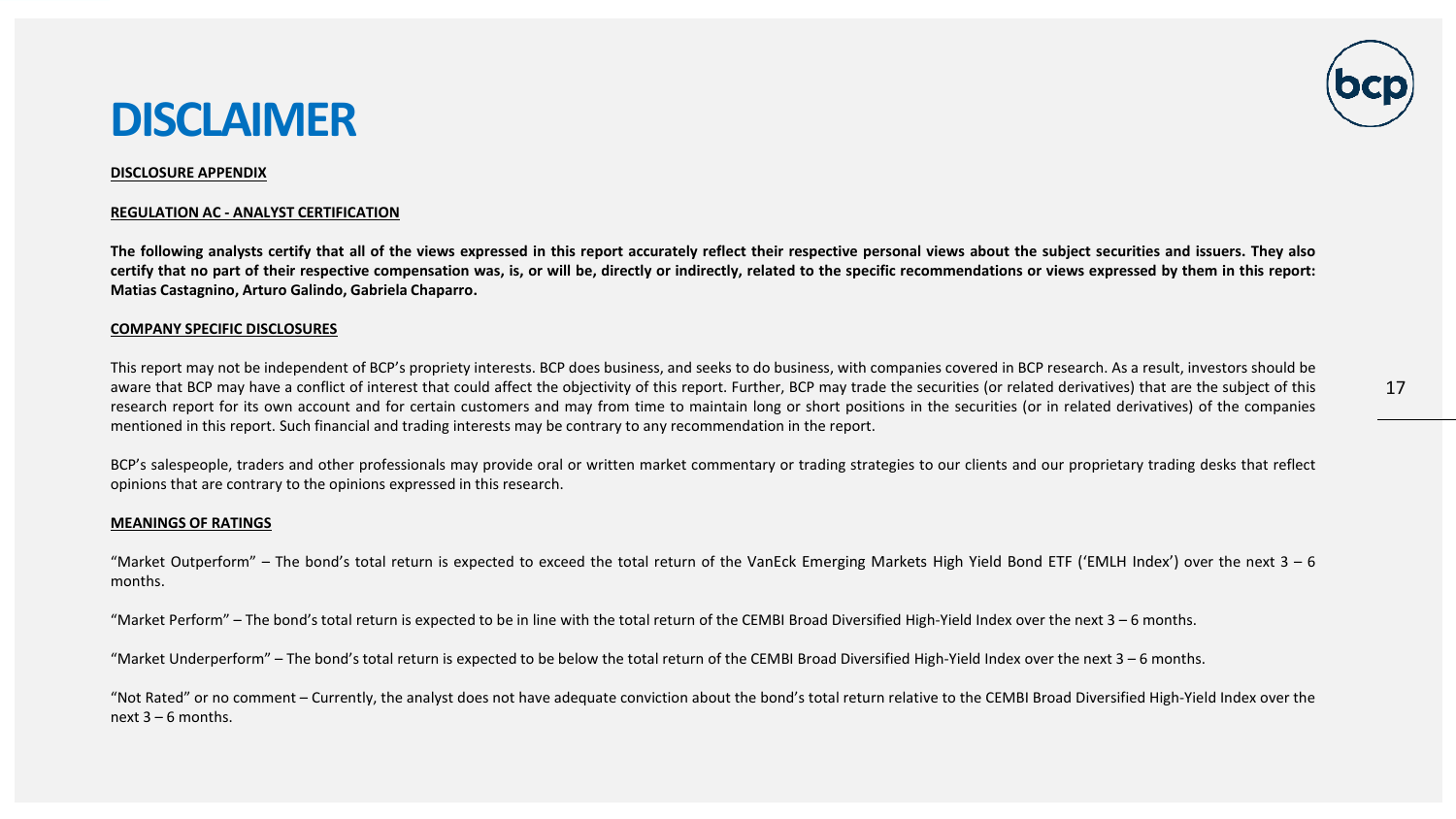

#### **DISCLAIMER (CONT'D.)**

#### **GENERAL RESEARCH DISCLOSURES AND DISCLAIMERS**

This report is intended only for institutional investors, and should not be redistributed to retail investors. BCP research is not a solicitation or offer to buy or sell any security or financial instrument or to participate in any trading strategy. The products mentioned in this report may not be eligible for sale in some states or countries.

The analysts principally responsible for the preparation of BCP research receive compensation based upon various factors, including quality, accuracy and value of research, firm profitability or revenues (including overall investment banking revenues), client feedback and competitive factors. The compensation of BCP analysts is not linked to specific investment banking or capital markets transactions by BCP. Analysts employed by non-U.S. affiliates may not be registered with FINRA, may not be associated persons of BCP, and may not be subject to FINRA regulations regarding research related activities.

BCP research is based on public information. BCP makes every effort to use reliable, comprehensive information, but makes no representation that the information is accurate or complete. Facts and views presented in BCP research have not been reviewed by, and may not reflect information known to, professionals in other BCP business areas, including investment banking personnel. BCP analysts may interact with sales and trading desk personnel in connection with their research, including to ascertain pricing and liquidity in the fixed income markets.

Brazil: This report is distributed in Brazil by BCP Securities Brazil (RJ) in accordance with applicable regulations. No approval is required for publication or distribution of this report in Brazil. The views expressed above accurately reflect personal views of the authors about the subject companies and their securities. The compensation of the equity research analyst(s) is indirectly affected by revenues deriving from the business and financial transactions of BCP. Where a Brazil based analyst has taken part in the preparation of this research report, the Brazil based analyst whose name appears first assumes primary responsibility for its content from a Brazilian regulatory perspective and for its compliance with CVM Instruction 483.

#### **COPYRIGHT AND USER AGREEMENT**

Copyright 2022 BCP Securities, Inc. All rights reserved. This research report is prepared for the use of BCP clients and may not be redistributed, retransmitted or disclosed, in whole or in party, or in any form or manner, without the express written consent of BCP. Any unauthorized use or disclosure is prohibited. Receipt and review of this research report constitutes your agreement not to redistribute, retransmit, or disclose to others the contents, opinions, conclusions, or information contained in this report (including any investment recommendations, estimates or price targets) without first obtaining expressed permission from an authorized officer of BCP.